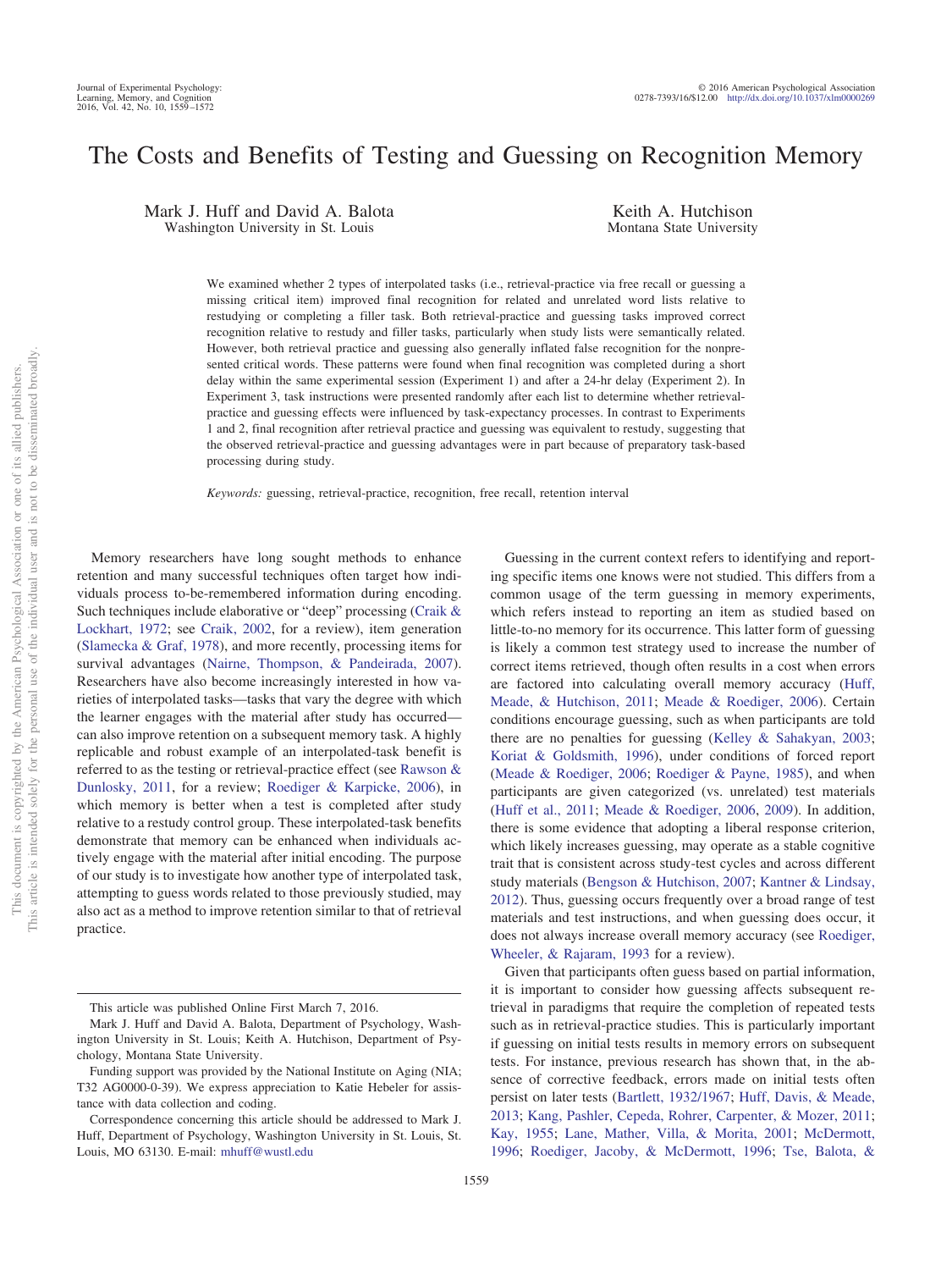[Roediger, 2010\)](#page-13-12). Therefore, a natural concern is how such intrusions may affect memory benefits characteristic of repeated-test paradigms. These errors may be particularly problematic given the memory-enhancing processes of generation (i.e., [Slamecka &](#page-13-0) [Graf, 1978\)](#page-13-0) as an intrusion yields a self-produced error. Perhaps this possibility is why learning theorists have long supported the idea of errorless learning in which learning is greatest under conditions that minimize or eliminate errors (e.g., [Baddeley &](#page-12-10) [Wilson, 1994;](#page-12-10) [Skinner, 1953,](#page-13-13) [1958\)](#page-13-14).

In contrast to the credo of errorless learning, researchers have shown that guessing may sometimes be advantageous to later memory when corrective feedback is provided. For example, [Kor](#page-13-15)[nell, Hays, and Bjork \(2009;](#page-13-15) see too [Grimaldi & Karpicke, 2012;](#page-12-11) [Huelser & Metcalfe, 2012\)](#page-12-12) presented participants with a single cue word with instruction to guess a related target word. For all pairs, the cue-target relation was weak, which made successful production of the target word difficult and largely unsuccessful (only approximately 4 –5% of guesses were correct targets). After participants provided a target response, they were immediately presented with corrective feedback by viewing a fully intact cuetarget pair. These guess trials were compared with interleaved read-only trials in which intact cue-target pairs were simply studied. A final cued-recall test was then completed in which the original cue word was presented with instruction to retrieve the previously studied target. Critically, final test performance was higher when participants attempted to guess the target word than when reading an intact pair. This pattern was found when the final test occurred 5 min after study (Experiment 4), after a 24-hr delay (Experiment 5; see too [Yan, Yu, Garcia, & Bjork, 2014\)](#page-13-16), and when guess versus intact pairs were presented between-subjects (Experiment 6).

One account of guessing benefits is that they occur because of retrieval-based elaborative processes in which generating an incorrect target in response to a cue (that is likely semantically related) may function as a mediator that would enhance associations to other concepts that could be used as retrieval cues [\(Grimaldi & Karpicke, 2012;](#page-12-11) [Hays, Kornell, & Bjork, 2013;](#page-12-13) [Huelser & Metcalfe, 2012;](#page-12-12) [Knight, Ball, Brewer, DeWitt, &](#page-12-14) [Marsh, 2012;](#page-12-14) [Kornell et al., 2009\)](#page-13-15). These cues could be used as reminders of the intact cue-target pair provided as feedback or, if only the incorrect guess could be retrieved, act as a mediator cue for the intact pair stored in memory (i.e., mediator effectiveness hypothesis; [Pyc & Rawson, 2010\)](#page-13-17). In either case, with semantically related pairs, incorrect guessing can enrich the associative characteristics between the cue and target when participants are presented with the intact pair during feedback to promote retrieval. While this possibility nicely accounts for guessing benefits when study materials share pre-experimental semantic associations, it may not apply to guessing benefits that occur when materials are unrelated. Indeed, there is some evidence that even with word pairs that do not possess pre-experimental associations, such as foreign language pairs, the benefits of guessing remain with feedback (e.g., [Potts & Shanks, 2014\)](#page-13-18) in contrast to the mediator account.

Although guessing studies have reliably shown robust memory benefits for targets in cued-recall studies when feedback is given, it is unclear whether guessing may also enhance memory for the information that is used to generate the target word initially (i.e., the cue word). In previous guessing studies (e.g., [Kornell et al.,](#page-13-15) [2009;](#page-13-15) [Potts & Shanks, 2014\)](#page-13-18), the cue word is always presented at test which precludes an assessment of whether guessing enhances memory for the cue word itself. Given that guessing likely either increases semantic mediators between cue-target pairs or increases attentional processing given to corrective feedback, it is likely that guessing also improves memory for the initially presented items.

Relevant to our study, the effects of guessing have also been examined in associative-list paradigms in which participants are asked to guess a nonpresented critical lure after studying a list of associates. Specifically, [Huff, Coane, Hutchison, Grasser, and](#page-12-15) [Blais \(2012;](#page-12-15) see too [Huff & Hutchison, 2011;](#page-12-16) [Coane, Huff, &](#page-12-17) [Hutchison, in press\)](#page-12-17) presented participants with lists of directly related words (e.g., *water*, *bridge*, *run*, etc.) or mediated lists consisting of indirectly related words (e.g., *faucet*, *London*, *jog*, etc.) that converged upon a nonpresented critical lure (e.g., *river*). Directly related lists consisted of associates used in the popular Deese-Roediger-McDermott (DRM; [Deese, 1959;](#page-12-18) [Roediger &](#page-13-19) [McDermott, 1995\)](#page-13-19) false memory paradigm. Mediated lists consisted of the indirectly related associates for which mediators converged upon the critical lure. Participants first studied a list that was immediately followed by a between-subjects interpolated task consisting of either an arithmetic filler task, a free-recall test, or a guessing task in which participants were asked to guess the nonpresented critical lure. After several study-filler/recall/guess cycles, participants completed a final recognition test. Replicating past research, correct recognition on the final test was greater after interpolated recall than interpolated arithmetic. Importantly, however, it was greatest after the interpolated guessing for both DRM and mediated lists even though participants were highly inaccurate in guessing critical lures from mediated lists. This pattern is important in light of previous guessing experiments (e.g., [Kornell](#page-13-15) [et al., 2009;](#page-13-15) [Potts & Shanks, 2014\)](#page-13-18) because Huff et al.'s guess group did not receive feedback in the form of the representation of study items. In other words, attempting to generate a critical item that was not presented produced a final recognition benefit greater than retrieval practice of list items that were presented.

In addition to memory for the list items, Huff et al. found that false recognition of critical lures was also moderated by the type of interpolated task completed. For DRM lists, false recall was greatest after interpolated recall and lower and equal after arithmetic and guessing tasks. Guessing could presumably act as an implied warning, because participants successfully guessed critical lures 40% of the time and could therefore later monitor for those lures on the final recognition test. For mediated lists, however, critical lures were only successfully guessed on 5% of lists. For these lists, false recognition of critical items was greater after guessing than either recall or arithmetic groups—a pattern termed an *ironic effect of guessing*. Therefore, interpolated guessing without feedback appears to improve correct recognition and can either decrease or increase critical lure false recognition, depending on how well the critical lure can be identified.

In the present study, we sought to replicate and extend the effects of guessing reported by [Huff et al. \(2012\)](#page-12-15) by more closely examining the influence of interpolated tasks on final correct recognition. Guessing may operate as a type of internal retrieval, as participants mentally retrieve and associate the study items to generate the critical lure. This type of internal retrieval may be as (or even more) effective than completing an explicit memory test that requires participants to report studied items. To be more consistent with work examining retrieval practice, we included a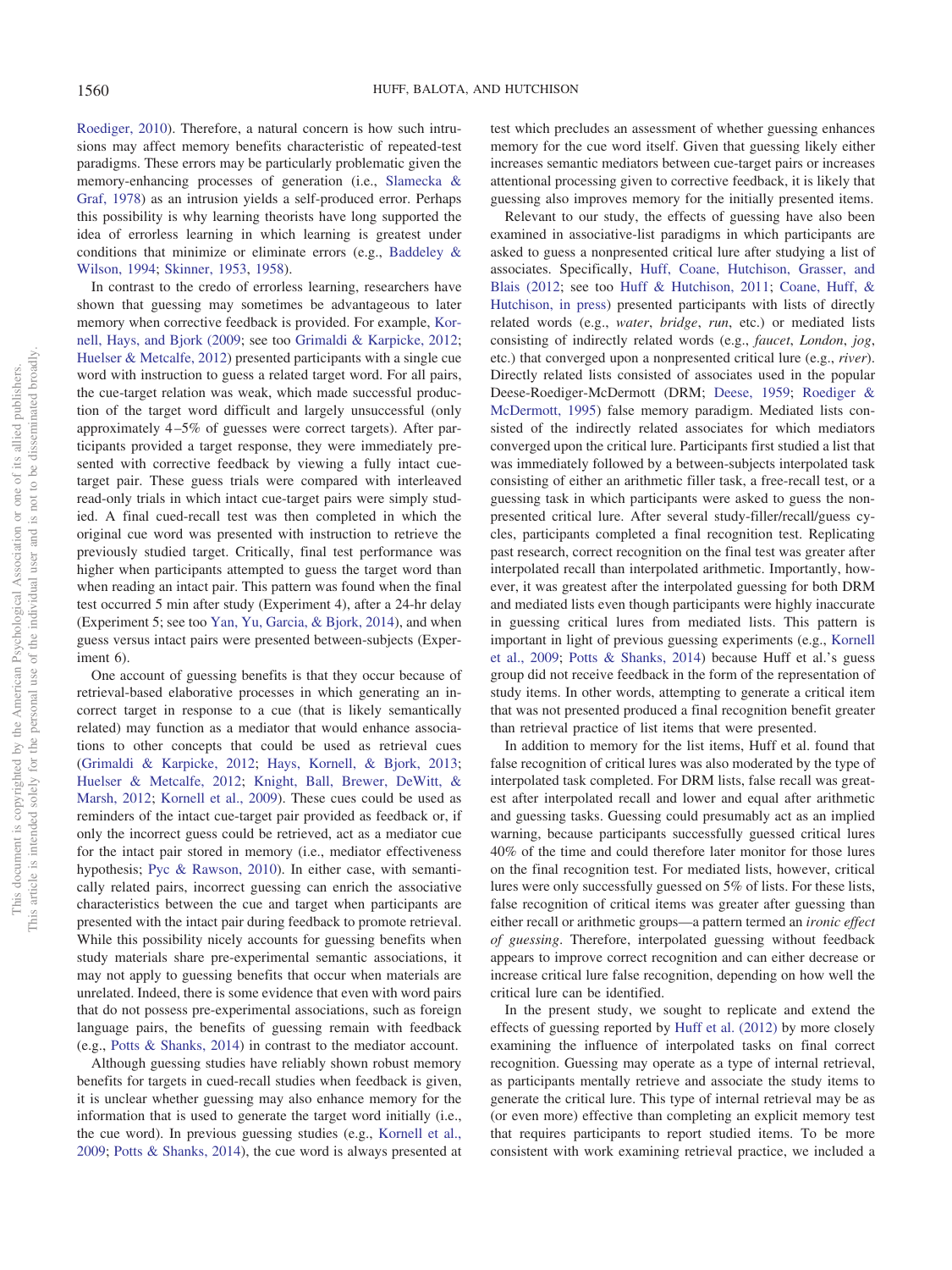restudy interpolated group in which participants were re-exposed to the items that were originally studied. If attempting to guess items that were not originally presented on a study list enhances final recognition, it is important to determine whether this benefit persists over and above restudy. Therefore, an appropriate control is a group that is represented with the study list (vs. a filler task). Hence, we compared filler task, restudy, retrieval-practice (i.e., free recall), and guess interpolated tasks and their subsequent effects on final correct and false recognition. The filler, retrievalpractice, and guess tasks closely matched those used by Huff et al. and the restudy group was given a second study opportunity of the original list in a different order.

To gain greater traction on the types of materials that may elicit guessing benefits, we compared lists that were either strongly related through category membership (e.g., fruits, animals, etc.), weakly related through broad categories (i.e., ad hoc lists; e.g., things made of wood, things that are green, etc.; [Huff & Bodner,](#page-12-19) [2014;](#page-12-19) [Hunt & Einstein, 1981\)](#page-12-20), and lists that were unrelated. In [Huff et al. \(2012\),](#page-12-15) interpolated guessing benefits were found on both directly related DRM lists and on weakly related mediated lists; however, it is unclear whether these benefits are restricted to lists that share some form of association, or if the benefits are more general and can be found with unrelated and weakly related ad hoc lists. The benefits of guessing with cue-target pairs may be limited in some cases to the association between the items (see [Potts &](#page-13-18) [Shanks, 2014,](#page-13-18) for discussion) and, therefore, it is important to determine whether list association operates as a boundary condition in a list-learning paradigm.

In Experiment 1, participants were presented with categorized, ad hoc, or unrelated lists. Immediately after study, participants completed one of four interpolated tasks that consisted of either a filler task, a restudy opportunity, retrieval practice through a free-recall test, or a guessing task in which they were asked to guess up to five nonpresented critical items that were related to the list on some dimension. Of note, interpolated task instructions were presented before participants began studying the lists and were a between-subjects manipulation. After study, all groups were given 60 s to complete the interpolated task with the exception of the guess group, which was given up to 60 s to guess the critical items. Groups completed six study/interpolated task cycles after which they received a final recognition test.

If the guessing benefit observed by [Huff et al. \(2012\)](#page-12-15) extends to these new materials, one should find that the interpolated guess group would produce the highest level of correct recognition followed by the retrieval practice group, the restudy group, and finally the filler group. In addition, based on previous results using paired associates and corrective feedback, one may expect a guessing benefit will be found with categorized lists (cf. [Kornell et al.,](#page-13-15) [2009;](#page-13-15) [Yan et al., 2014\)](#page-13-16), ad hoc lists (cf. [Grimaldi & Karpicke,](#page-12-11) [2012;](#page-12-11) [Huelser & Metcalfe, 2012;](#page-12-12) [Yan et al., 2014\)](#page-13-16), and unrelated lists (cf. [Potts & Shanks, 2014\)](#page-13-18).

For false recognition, guessing was expected to either decrease or increase false recognition depending on the relatedness of the study list. For categorized lists, guessing was expected to reduce false recognition relative to retrieval practice, to the same level as the filler group. This is because guessing acts as an implied warning that related lures exist and also, provided guessing is successful, allows participants to use a recall-to-reject strategy during later recognition [\(Gallo, 2004\)](#page-12-21). Restudy is expected to

produce the lowest level of false recognition, as repeated study of DRM lists has been shown to reduce false recognition [\(Benjamin,](#page-12-22) [2001;](#page-12-22) [Seamon, Luo, Schwartz, Jones, Lee, & Jones, 2002\)](#page-13-20). For ad hoc critical items, guessing is expected to produce the highest level of false recognition followed by the retrieval-practice and filler groups— consistent with the ironic effect of guessing using mediated lists [\(Huff et al., 2012\)](#page-12-15). Once again, restudy is expected to produce the lowest level of false recognition because of repeated study effects in associative false memory. Critical item false recognition on unrelated lists is not expected to show differences across interpolated tasks given these items are essentially unrelated control items and would not be affected by processes recruited by the interpolated tasks.

## **Experiment 1: Immediate Recognition**

## **Method**

**Participants.** One hundred fifty-six individuals were recruited using Amazon's Mechanical Turk (for an overview, see [Mason & Suri, 2012\)](#page-13-21) and randomly assigned to the filler ( $N = 39$ ), restudy ( $N = 40$ ), retrieval-practice ( $N = 39$ ), and guessing ( $N =$ 38) groups. All reported proficiency in English, resided in the United States, and had normal or corrected-to-normal vision. Mean reported age was  $34.81$  years  $(SD = 11.98, \text{ range} = 18-65)$  and mean reported formal education was  $15.63$  years  $(SD = 2.16,$ range  $= 10-24$ ). Two participants reported cheating during the experiment and were replaced.

**Materials.** Two sets of categorized, ad hoc, and unrelated word lists were constructed. For categorized lists, each set contained items from four [Battig and Montague \(1969\)](#page-12-23) categories (Set  $A =$  four-footed animals, tools, fruits, and spices; Set  $B =$  birds, furniture, vegetables, and human body parts). The top 25 typical exemplars from each category were used. Of these 25 exemplars, the top 5 (i.e., the most typical exemplars) were designated as critical items and, therefore, were not studied and the remaining 20 were used as study items for each list. For ad hoc lists, two sets were similarly created such that each contained four broad categories (Set  $A =$  things that are green, things that make noise, liquids, and things that are soft; Set  $B =$  things that are black, things made of wood, things in a kitchen, and things women wear; [Hunt & Einstein, 1981;](#page-12-20) [Van Overschelde, Rawson, & Dunlosky,](#page-13-22) [2004\)](#page-13-22). As in the categorized lists, the top 25 exemplars from each category were taken and the top 5 were designated as critical items and the remaining 20 as study items (see [Huff & Bodner, 2014](#page-12-19) for a similar procedure). Categorized list items were found to be both longer in word length and occurred more frequently in language in the Hyper Analogue to Language database [\(Lund & Burgess,](#page-13-23) [1996\)](#page-13-23) using the English Lexicon Project [\(Balota et al., 2007\)](#page-12-24), *t*s 2.31,  $ps < .01$ . Categorized and ad hoc lists were similar in concreteness and familiarity in the MRC Psycholinguistic Database [\(Coltheart, 1981\)](#page-12-25), *t*s 1.70, *p*s .10. Finally, 200 randomly selected unrelated words were generated, which were taken from the MRC database and were matched in word length, frequency, concreteness, familiarity, and length to the ad hoc lists,  $t_s > 1.96$ ,  $p<sub>5</sub> > .05$ . Unrelated items were not listed as members of the categories used in categorized lists or as members from the broad ad hoc categories. Unrelated items were divided into 8 separate lists of 25 items that were used to make up two sets of four lists.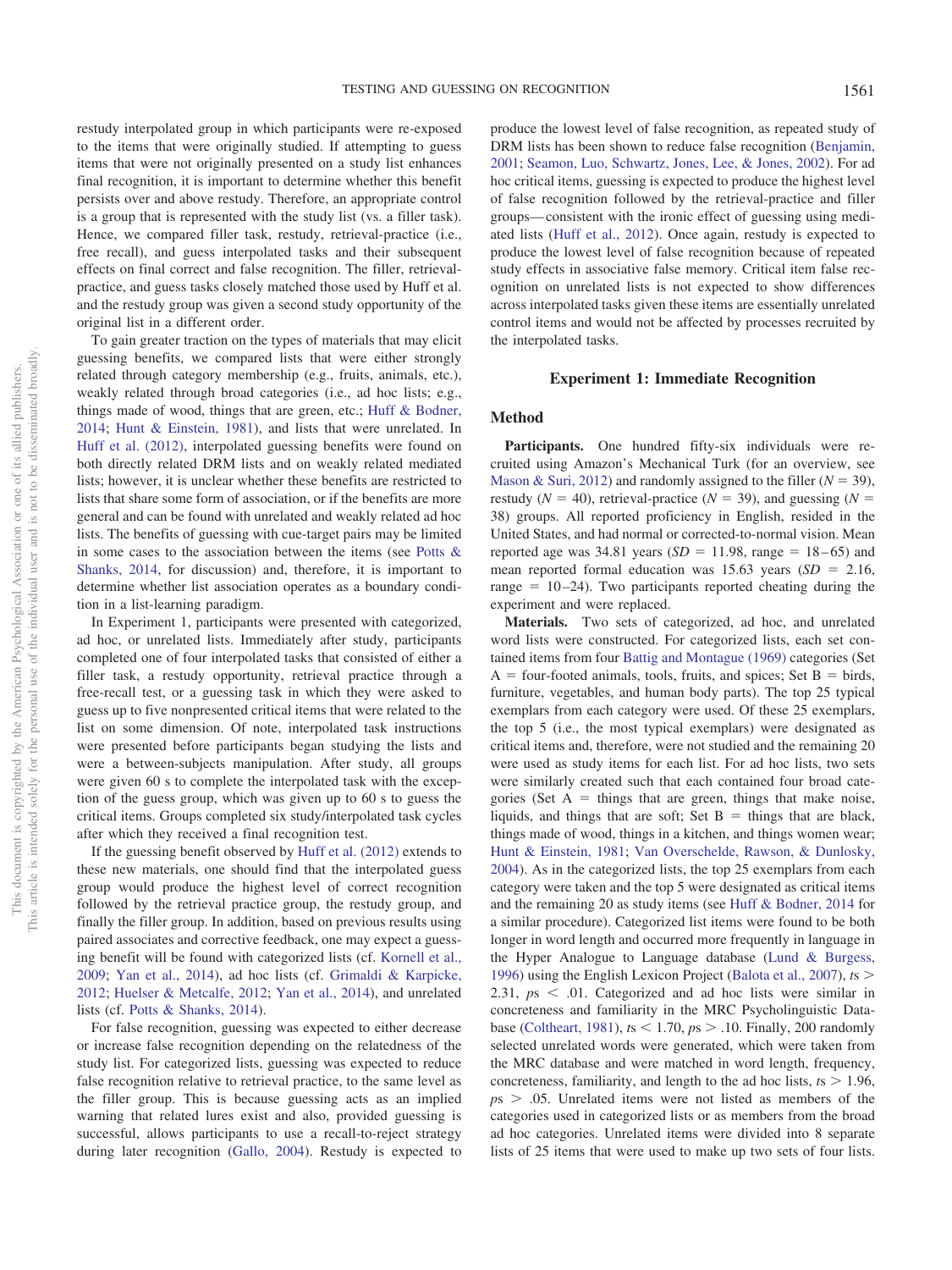Within each list, 5 were randomly designated as nonpresented critical items and the remaining 20 were studied list items. Thus, each set contained 12 total lists consisting of 4 lists from each of the categorized, ad hoc, and unrelated list types. Presentation of study list items was randomized anew for each participant.

Each 12-list set was further subdivided into two study-test blocks that consisted of six presented study lists (two from each list type) that were presented in the same preset order for each block (categorized, ad hoc, unrelated, categorized, ad hoc, unrelated). A 180-item recognition test was presented in a newly randomized order for each participant at the end of each study block. Each test was composed of 60 studied list items (10 from each of the 6 lists from even-numbered serial positions, making 20 categorized, ad hoc, and unrelated items), 60 nonpresented list items from the other nonpresented list set (from the same positions and list types), 30 critical items from studied lists (5 from each of the 6 lists, making 10 categorized, ad hoc, and unrelated items), and 30 critical items from nonpresented lists (5 per nonpresented list from the same list types). A second 180-item recognition test was created using the same format for the second block of lists. The order of the two study-test blocks was counterbalanced across participants.

**Procedure.** Participants were provided with a link that directed them to an Internet-based program that provided an electronic consent form, study and test materials, and a brief demographics form. After providing consent, all participants received written instructions that they would study two blocks of 6 word lists and that each list contained 20 words that would be individually displayed for 3 s. Thus, each list was presented within the span of 60 s. Participants were further informed that their memory for these lists would later be tested and asked not to write down any of the words as they were presented and informed that compensation for the experiment was not tied to performance. Participants were not provided with any information about the type of memory test they would complete.

Following the general instructions, participants were randomly assigned to one of four interpolated-task groups and received task-relevant instructions before the initial study phase. Words were presented in a large 48-pt sans serif font in the center of the screen in all caps. In the filler group, participants were instructed that they would complete a Tetris filler task for 60 s after the presentation of the list. In the restudy group, participants were instructed that they would be presented with the same word list they just studied (3 s per word; 60 s total) but in a different randomized order. In the retrieval-practice group, participants were instructed that immediately after study of each list they would be asked to freely recall as many items from the list they studied by typing their responses into a dialog box on the screen for 60 s without cost for misspellings. In the guess group, participants were told that for each list, five words that were associated to the list on some dimension were not presented. Following each list, their task was to attempt to guess up to five of these nonpresented words by typing them into a dialog box on the screen. Guess participants were also informed that they would have up to 60 s to try to guess the words but could advance to the next list if they could not think of other nonpresented words by clicking a submit button below the dialog box. Participants were required to provide at least one guess for each list. The time between the appearance of the guessing dialog box to when participants clicked the submit button was measured to determine the amount of time spent entering guesses.

Immediately after the sixth list in the first block, an old/new recognition test was completed. A word was presented on the center of the computer screen (in the same font/size used at study) along with two buttons referring to old and new. Participants were instructed to click the old button with the mouse if the word was studied on the previous six lists and the new button if the word was not. The word remained on the screen until participants made a response. The second block of lists began immediately after the recognition test, with a reminder of the interpolated instructions completed in the first block. The second study block was followed by a second recognition test, a demographics questionnaire, and debriefing information. The demographic questionnaire asked participants to report their age, years of formal education, whether they completed the task with normal or corrected vision, and if they cheated during the task. For the cheating question, participants were directly asked if they cheated during the experiment such as writing down the study list as the words were being displayed. They were asked to answer the question honestly and told that even if they reported cheating they would still be compensated. The experiment lasted approximately 45 min and participants were compensated \$2.00 for completion awarded through amazon.com.

## **Results**

 $A p < .05$  level of significance was used unless otherwise noted. Effect size measures using  $\eta_p^2$  and Cohen's *d* are reported for all significant effects from the analyses of variances (ANOVAs) and *t* tests, respectively. For all nonsignificant comparisons reported, we further tested these comparisons using a Bayesian estimate of the strength of evidence supporting the null hypothesis [\(Masson,](#page-13-24) [2011;](#page-13-24) [Wagenmakers, 2007\)](#page-13-25). In this analysis, two models are compared. One model assumes an effect and is compared with a model that assumes a null effect. This Bayesian analysis yields a probability estimate that the null difference is retained—a *p* value termed  $p<sub>BIC</sub>$  (Bayesian Information Criterion). This calculation is sensitive to the sample size and can act as a power analysis to increase confidence in the reported null effect. Thus, we utilize the  $p<sub>BIC</sub>$  analysis to supplement null effects found using traditional null-hypothesis-significance testing.

**Interpolated recall performance.** Interpolated-task performance for the retrieval-practice and guessing groups is reported in [Table 1.](#page-4-0) We performed separate one-way ANOVAs on the proportion of correctly recalled list items and falsely recalled critical item intrusions for participants in the recall group. Correct recall differed across list types,  $F(2, 76) = 44.18$ ,  $MSE = .01$ ,  $\eta_p^2 = .54$ . Relative to categorized lists, recall was lower in both the ad hoc  $(.57 \text{ vs. } .52), t(38) = 4.13, \text{ SEM} = .02, d = 0.39, \text{ and unrelated}$ lists  $(.57 \text{ vs. } .41)$ ,  $t(38) = 7.50$ ,  $SEM = .02$ ,  $d = 1.17$ . Correct recall was also greater in the ad hoc than unrelated lists (.52 vs. .41),  $t(38) = 6.30$ , *SEM* = .02,  $d = 0.78$ . Therefore, as expected, lists that provided the strongest semantic structure also produced the greatest correct recall.

False recall was also found to differ across list types,  $F(2, 76) =$ 12.62,  $MSE = .01$ ,  $\eta_p^2 = .25$ . Critical items were recalled more frequently on categorized than ad hoc lists  $(.03 \text{ vs. } .01)$ ,  $t(38)$  = 3.06, *SEM* = .01,  $d = 0.65$ , and on categorized than unrelated lists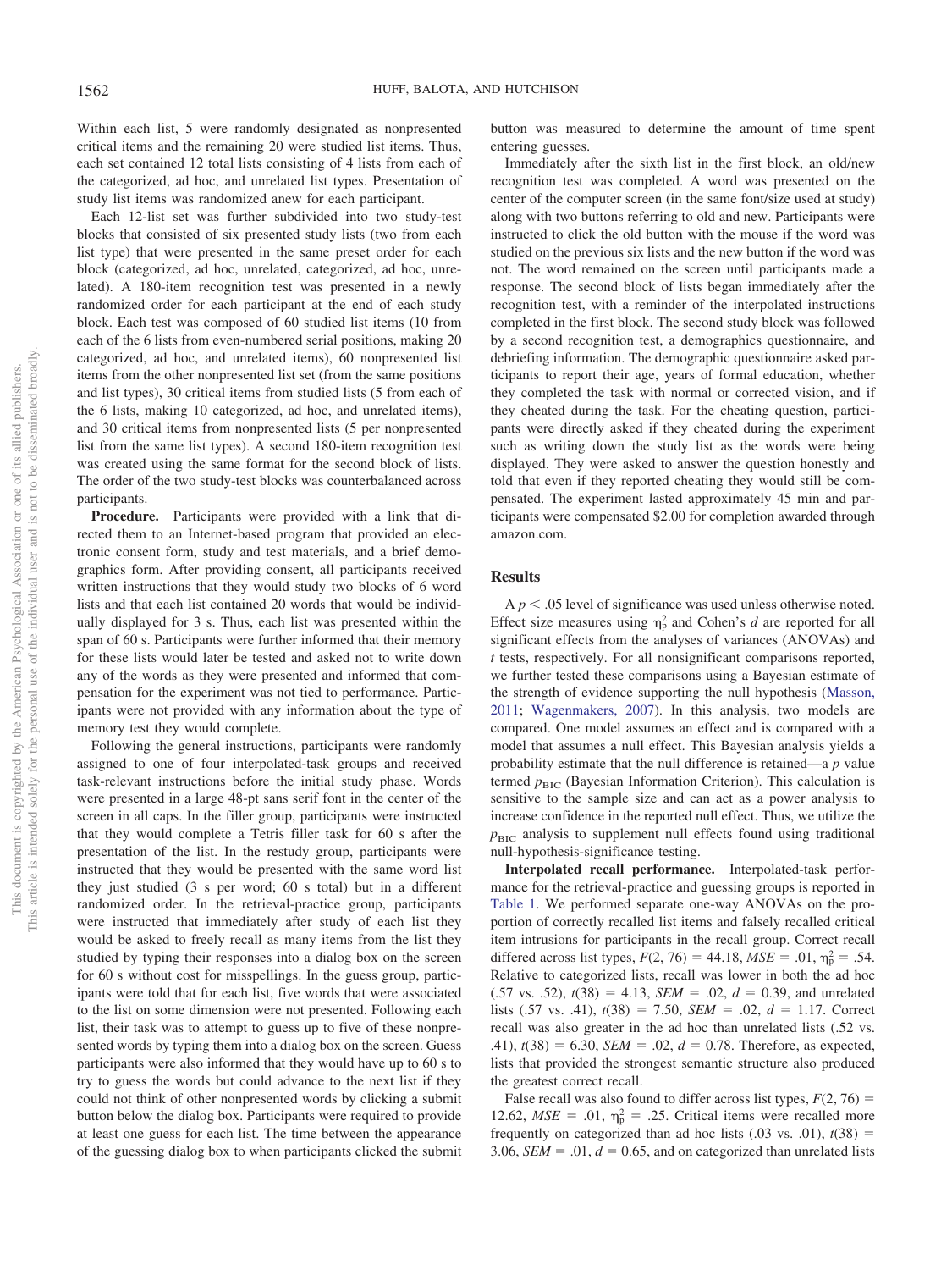<span id="page-4-0"></span>Table 1

*Mean (SD) Initial Recall Proportions for List Items and Critical Items and Correct Guessing of Critical Items of Categorized, Ad Hoc, and Unrelated Lists in Experiments 1–3*

|                      |           | Interpolated task group |  |  |
|----------------------|-----------|-------------------------|--|--|
| Experiment/item type | Recall    | Guess                   |  |  |
| Experiment 1         |           |                         |  |  |
| List items           |           |                         |  |  |
| Categorized          | .57(.12)  |                         |  |  |
| Ad hoc               | .52(.14)  |                         |  |  |
| Unrelated            | .41(.15)  |                         |  |  |
| Critical items       |           |                         |  |  |
| Categorized          | .03(.05)  | .20(0.15)               |  |  |
| Ad hoc               | .01(.02)  | .11(.13)                |  |  |
| Unrelated            | .00(.00)  | .00(.00)                |  |  |
| Experiment 2         |           |                         |  |  |
| List items           |           |                         |  |  |
| Categorized          | .58(.10)  |                         |  |  |
| Ad hoc               | .54(.11)  |                         |  |  |
| Unrelated            | .47(.14)  |                         |  |  |
| Critical items       |           |                         |  |  |
| Categorized          | .02(0.02) | .21(.16)                |  |  |
| Ad hoc               | .02(.04)  | .13(.12)                |  |  |
| Unrelated            | .00(.00)  | .00(.00)                |  |  |
| Experiment 3         |           |                         |  |  |
| List items           |           |                         |  |  |
| Categorized          | .43(.15)  |                         |  |  |
| Ad hoc               | .42(.21)  |                         |  |  |
| Unrelated            | .29(.22)  |                         |  |  |
| Critical items       |           |                         |  |  |
| Categorized          | .06(.12)  | .23(.26)                |  |  |
| Ad hoc               | .01(0.05) | .05(0.15)               |  |  |
| Unrelated            | .00(.00)  | .00(.00)                |  |  |

 $(.03 \text{ vs. } .00)$ ,  $t(38) = 4.11$ ,  $SEM = .01$ ,  $d = 0.93$ . False recall was also greater on ad hoc than unrelated lists  $(.01 \text{ vs. } .00)$ ,  $t(38)$  = 2.63, *SEM* = .01,  $d = 0.60$ , though false recall was very low across all list types.

**Interpolated guessing performance.** The proportion of correctly guessed critical items for participants in the initial guessing condition were calculated by taking the total number of critical items correctly guessed divided by the total number possible and were analyzed similarly to correct recall. Correctly guessed items were found to differ across list types,  $F(2, 74) = 39.24$ ,  $MSE =$ .01,  $\eta_{\rm p}^2$  = .52. Critical items were successfully guessed more frequently on categorized than ad hoc lists (.20 vs. .11), *t*(37) 3.97,  $SEM = .02$ ,  $d = 0.62$ , and on categorized than unrelated lists  $(.20$ vs.  $.00$ ,  $t(37) = 8.13$ ,  $SEM = .02$ ,  $d = 1.86$ . Correct guessing was also more frequent on ad hoc than unrelated lists (.11 vs. .00),  $t(37) = 5.35$ , *SEM* = .02,  $d = 1.23$ . Thus, again as expected, successful guessing was also aided when study list items shared semantic relations.

We also tabulated the amount of time the guessing dialog box was available on the computer screen for each list to gauge the amount of time participants spent attempting to guess the critical items. On average, participants spent 18.46 s per list guessing critical items, which is less than a third of the time granted to the retrieval-practice and restudy groups to complete their interpolated tasks.

**Recognition.** Proportions of studied list items and nonstudied critical items from categorized, ad hoc, and unrelated lists that

were given an "old" response are reported in [Table 2.](#page-5-0) Means are separated for each of the interpolated tasks (filler, restudy, retrieval-practice, and guess). Recognition proportions were adjusted using a hits minus false alarms correction for correct recognition (hit rates to studied list items minus false alarms to nonpresented controls), and critical item false recognition (false alarm rates to critical items from studied lists minus control critical items from nonpresented lists). $<sup>1</sup>$ </sup>

A 3 (List Type)  $\times$  4 (Interpolated Task) mixed factorial ANOVA was used to contrast the effects of list and task types on correct recognition of list items. As was found in correct recall, correct recognition differed across list types,  $F(2, 304) = 105.89$ ,  $MSE = .01$ ,  $\eta_p^2 = .41$ , with recognition greater on categorized than ad hoc lists (.69 vs. .62),  $t(155) = 6.96$ ,  $SEM = .02$ ,  $d = 0.33$ , and on categorized than unrelated lists  $(.69 \text{ vs. } .53)$ ,  $t(155) = 12.99$ ,  $SEM = .02$ ,  $d = 0.75$ . Correct recognition was also greater on ad hoc than unrelated lists (.62 vs. .53),  $t(155) = 8.24$ , *SEM* = .02,  $d = 0.44$ .

More important, correct recognition was also influenced by the interpolated task completed,  $F(3, 152) = 6.87$ ,  $MSE = .11$ ,  $\eta_p^2 =$ .12. Consistent with retrieval-practice benefits, recognition was greater in the retrieval-practice group than both the restudy (.70 vs. .57),  $t(77) = 2.93$ ,  $SEM = .03$ ,  $d = 0.67$ , and filler groups (.70 vs. .53),  $t(76) = 4.00$ , *SEM* = .03,  $d = 0.92$ . Critically, these same benefits were also found in the guessing group where guessing increased recognition relative to the restudy group (.66 vs. .57),  $t(76) = 2.22$ , *SEM* = .03,  $d = 0.51$ , and the filler group (.66 vs. .53),  $t(76) = 3.29$ , *SEM* = .03,  $d = 0.76$ . Interpolated guessing was not advantageous over retrieval-practice however (.66 vs. .70),  $t(75) = 1.05$ , *SEM* = .02,  $p = .30$ ,  $p_{BIC} = .83$ , demonstrating that attempting to guess items that were not presented was similarly effective at enhancing recognition as recalling items that were presented. Recognition in the restudy group did not differ from the filler group (.57 vs. .53),  $t < 1$ ,  $p_{\text{BIC}} = .87$ . The Interpolated Task  $\times$  List Type interaction was not significant,  $F(2, 304) =$ 1.79,  $MSE = .01$ ,  $p = .10$ ,  $p_{BIC} = .99$ , demonstrating that the guessing benefit over restudy was general; occurring across materials that possessed a variety of associations.

Turning to critical item false recognition, proportions were analyzed as in correct recognition. False recognition differed across list types,  $F(2, 304) = 140.18$ ,  $MSE = .02$ ,  $\eta_p^2 = .48$ . As in false recall, false recognition was greater on categorized than ad hoc lists (.24 vs. .15),  $t(155) = 6.78$ , *SEM* = .01,  $d = 0.53$ , and categorized than unrelated lists  $(.24 \text{ vs. } -.01)$ ,  $t(155) = 14.02$ ,  $SEM = .02$ ,  $d = 1.61$ . False recognition was also greater on ad hoc than unrelated lists  $(.15 \text{ vs. } -.01)$ ,  $t(155) = 10.88$ , *SEM* = .01,  $d = 1.24$ . False recognition also differed across interpolated task groups,  $F(3, 153) = 3.00$ ,  $MSE = .03$ ,  $\eta_p^2 = .06$ . Consistent with the ironic effect of guessing, false recognition was inflated in the guess group relative to the filler group  $(.17 \text{ vs. } .10)$ ,  $t(75) = 2.89$ ,  $SEM = .02$ ,  $d = 0.68$ , and relative to the restudy group (.17 vs. .11),  $t(76) = 2.27$ , *SEM* = .02,  $d = 0.52$ , but not relative to the

<sup>&</sup>lt;sup>1</sup> A signal-detection analysis that computed *d*' for list items and critical items [\(Snodgrass & Corwin, 1988;](#page-13-26) [Wickens, 2002\)](#page-13-27) was also conducted in addition to the corrected proportions reported. All statistical patterns for list item and critical item corrected recognition in Experiments 1–3 were identical to those in the *d*' analysis. Analyses on corrected recognition are only reported to eliminate redundancy.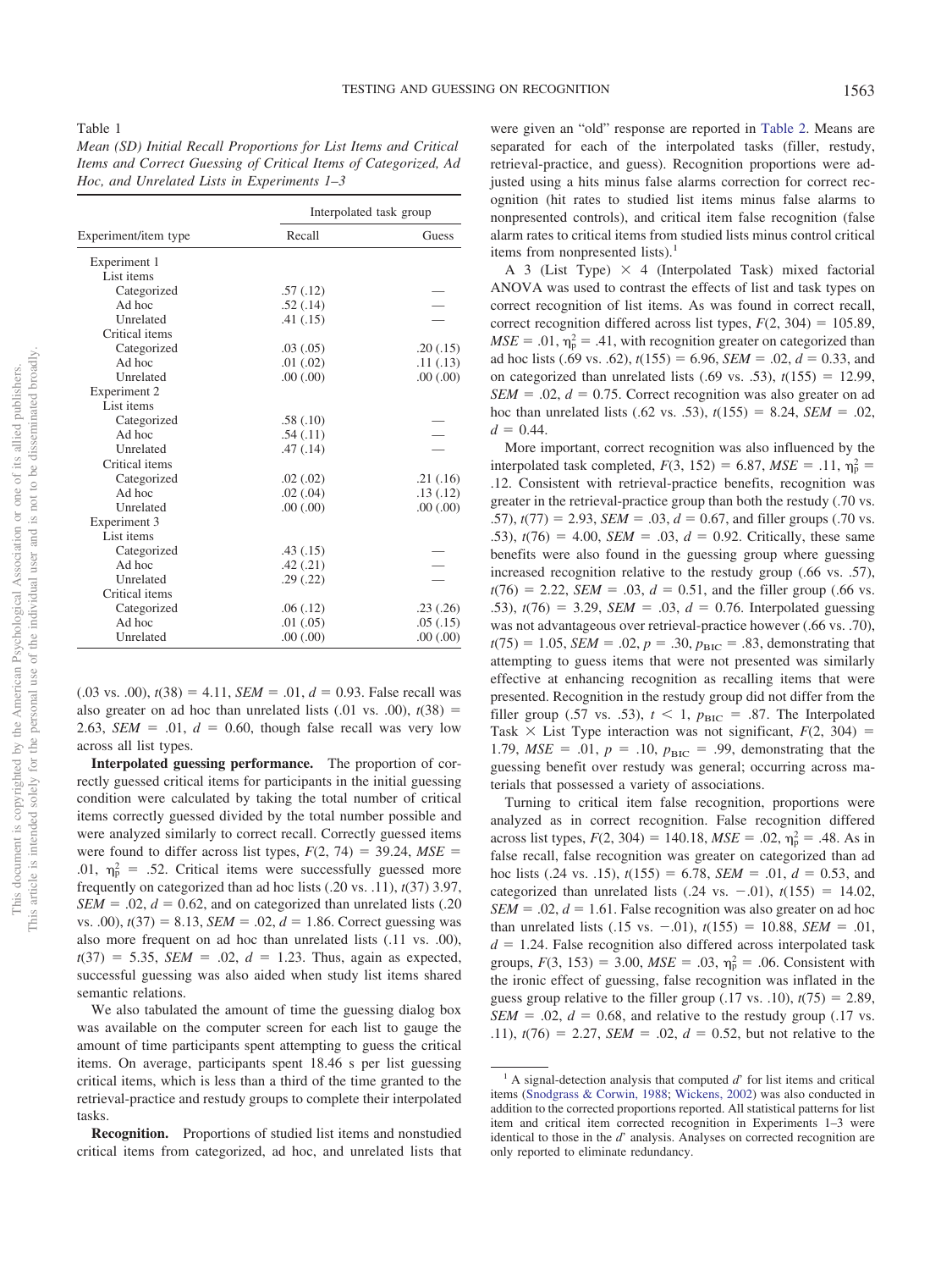<span id="page-5-0"></span>

| Mean (SD) Recognition Proportions for List Items and Critical |
|---------------------------------------------------------------|
| Items of Categorized, Ad Hoc, and Unrelated Lists as a        |
| Function of Initial Testing Conditions for Experiment 1       |

|                       | Interpolated task group |             |             |             |
|-----------------------|-------------------------|-------------|-------------|-------------|
| Item type             | Filler                  | Restudy     | Recall      | Guess       |
| $\boldsymbol{N}$      | 39                      | 40          | 39          | 38          |
| List items            |                         |             |             |             |
| Categorized           | .79(.12)                | .84(.12)    | .89(.10)    | .88(.08)    |
| Controls              | .18(.19)                | .21(.20)    | .08(.10)    | .14(.12)    |
| Ad hoc                | .74(.15)                | .78(.16)    | .80(.13)    | .82(.13)    |
| Controls              | .18(.16)                | .21(.16)    | .11(.09)    | .15(0.11)   |
| Unrelated             | .59(.18)                | .71(.18)    | .71(.13)    | .73(.17)    |
| Controls              | .17(0.16)               | .20(.19)    | .11(.10)    | .15(0.11)   |
| Corrected recognition |                         |             |             |             |
| Categorized           | .61(.24)                | .63(.25)    | .80(.16)    | .74(.15)    |
| Ad hoc                | .56(.22)                | .57(.22)    | .70(.19)    | .67(.15)    |
| Unrelated             | .43(.24)                | .51(.27)    | .60(.17)    | .58(.16)    |
| Task average          | .53(.21)                | .57(.23)    | .70(0.15)   | .66(.13)    |
| Critical items        |                         |             |             |             |
| Categorized           | .38(.22)                | .45(.27)    | .39(.22)    | .45(.20)    |
| Controls              | .20(.18)                | .24(.22)    | .12(.12)    | .15(0.11)   |
| Ad hoc                | .27(.18)                | .33(.23)    | .21(.17)    | .32(.16)    |
| Controls              | .15(.18)                | .20(.19)    | .09(.11)    | .14(.11)    |
| Unrelated             | .16(.14)                | .16(.18)    | .09(0.14)   | .12(0.13)   |
| Controls              | .16(0.16)               | .17(0.18)   | .10(0.11)   | .11(.11)    |
| Corrected recognition |                         |             |             |             |
| Categorized           | .18(.19)                | .21(.19)    | .27(.20)    | .31(.20)    |
| Ad hoc                | .12(.13)                | .14(.16)    | .13(.15)    | .21(.16)    |
| Unrelated             | .00(.08)                | $-.01(.11)$ | $-.01(.11)$ | $-.02(.10)$ |
| Task average          | .10(.09)                | .11(.11)    | .13(.11)    | .17(.11)    |

*Note*. Boldface indicates data used in the statistical analyses.

retrieval-practice group  $(.17 \text{ vs. } .13)$ ,  $t(75) = 1.37$ , *SEM* = .02,  $p = .17$ ,  $p_{\text{BIC}} = .77$ . No other group comparisons were significant,  $t s > 1.41$ ,  $p s > .16$ ,  $p_{BIC} s > .77$ . Unlike correct recognition, an Interpolated Task  $\times$  List Type interaction was found,  $F(6, 304) =$ 2.96,  $MSE = .02$ ,  $\eta_p^2 = .06$ , which reflected relatively low rates of false recognition in the filler group that increased across the restudy and retrieval-practice groups and greatest in the guess group, but only for the categorized and ad hoc lists (an ironic effect of guessing, [Huff et al., 2012\)](#page-12-15). For unrelated lists, however, false recognition did not change across interpolated task groups. Thus, when study lists were related, guessing produced the highest rate of false recognition.

### **Discussion**

The results from Experiment 1 are quite clear. The type of interpolated task completed after the list presentation had a strong effect on final recognition. Specifically, for correct recognition of list items, interpolated retrieval-practice and guessing tasks increased correct recognition greater than both the restudy and filler groups. This benefit occurred across categorized, ad hoc, and unrelated list types demonstrating a general benefit across materials. It is also interesting that participants spent considerably less time completing the interpolated guessing task than the retrievalpractice group, which may suggest that guessing is an efficient method for improving later recognition. Of course, it is unclear whether retrieval-practice participants spent the entire 60 s actively retrieving list items; however, it is likely that they spent more time than the 18 s that participants spent guessing potential critical items.

Turning to the nonpresented critical items, interpolated false recall was quite low, though as expected, was greatest for categorized lists followed by ad hoc then unrelated lists—a pattern echoed in correct guessing of critical items. On the recognition test, categorized lists also produced the greatest level of false recognition followed by ad hoc and unrelated lists. We further showed that interpolated task types strongly affected false recognition for critical items. Consistent with the ironic effect of guessing, false recognition was greatest in the guess group followed by the retrieval-practice group, and lowest in the restudy and filler groups. This pattern was expected for ad hoc lists, given their relatively weak relations within the broad category membership akin to mediated lists, but unexpected for categorized lists as participants were more successful at guessing categorized critical items that could then be monitored for on the final recognition test. One reason for this unexpected finding is that, although participants were relatively more successful at correctly guessing critical items from categorized lists, successful guessing was still relatively low (20%) and may need to be sufficiently high before a reduction in false recognition is found. In the case of DRM lists, guessing is more likely given all list items converge upon a single lure whereas categorized list items do not. In summary, it appears that although guessing is beneficial to correct recognition relative to a restudy control task, it also produces a cost by inflating false recognition to related critical items.

## **Experiment 2: Delayed Recognition**

In Experiment 2, we further compared guess, retrieval-practice, restudy, and filler interpolated tasks on correct recognition by evaluating task effects over a 24 to 48 hr retention interval, a common manipulation in retrieval-practice studies. Retrievalpractice benefits are generally found to be greater after a delay (vs. no delay), typically because of a greater increase in forgetting in the restudy-control group relative to the retrieval-practice group [\(Rawson & Dunlosky, 2011;](#page-13-2) [Roediger & Karpicke, 2006\)](#page-13-3). It is possible that guessing benefits relative to restudy may only occur when the final test is completed over a short retention interval in the same experimental session as study. One possibility is that guessing may be more susceptible to forgetting than retrieval practice, which may occur because guessing does not require participants to explicitly retrieve studied list items. Therefore, Experiment 2 inserted a long delay between the final study/interpolated task cycle and the final recognition test to evaluate whether the benefits of interpolated guessing persist after a longer retention interval.

#### **Method**

Participants. Seventy-seven individuals were recruited using Amazon's Mechanical Turk and randomly assigned to the filler  $(N = 20)$ , restudy  $(N = 19)$ , retrieval-practice  $(N = 18)$ , and guess  $(N = 20)$  groups. All were proficient in English, resided in the United States, and had normal or corrected-to-normal vision. Because of a programming error, age and education information was not recorded for participants. No participants reported cheating during the experiment.

**Materials and procedure.** All procedures and stimulus lists were identical to those of Experiment 1 with two exceptions. First,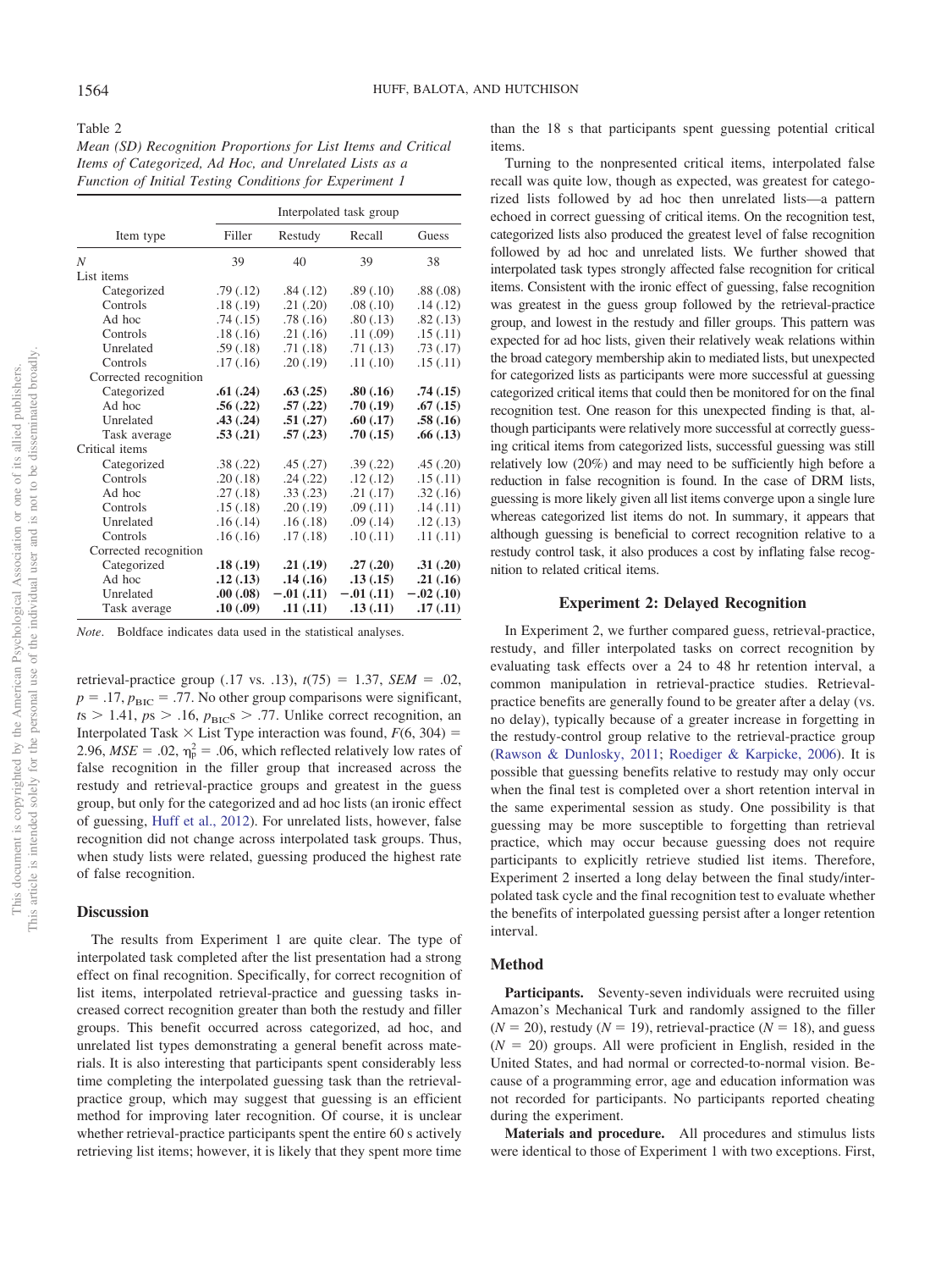participants studied all 12 lists and the assigned interpolated task in a single block, compared with Experiment 1 in which there were 2 blocks of 6 lists. Second, immediately after the 12 study/interpolated task lists, participants were provided with a link that would be used to access a final recognition test that was to be completed  $24 - 48$  hr later.<sup>2</sup> Participants were not provided with a specific description of the final test at this time and the test could only be completed within the specified time frame to ensure a proper study-test delay. After the delay, all participants were provided with a 360-item recognition test, which was a combination of the recognition tests from the two blocks in Experiment 1. The test was randomized anew for each participant. Participants were compensated \$2.50 for completion.

#### **Results**

[Table 1](#page-4-0) reports correct recall rates and false recall rates on the interpolated recall test and correct guessing proportions for critical items on the guessing task. Mean recognition scores are reported in [Table 3.](#page-6-0) The data were analyzed as in Experiment 1.

**Interpolated recall performance.** Correct recall of list items varied across lists types,  $F(2, 34) = 15.05$ ,  $MSE = .004$ ,  $\eta_p^2 = .47$ . Correct recall was greater in categorized lists than both ad hoc (.58 vs. .54),  $t(17) = 2.99$ , *SEM* = .01,  $d = 0.38$ , and unrelated lists  $(.58 \text{ vs. } .47)$ ,  $t(17) = 4.13$ ,  $SEM = .03$ ,  $d = 0.95$ . Recall for ad hoc lists was also greater than unrelated lists  $(.54 \text{ vs. } .47)$ ,  $t(17) = 3.77$ ,  $SEM = .02, d = 0.58.$ 

#### <span id="page-6-0"></span>Table 3

| Mean (SD) Recognition Proportions for List Items and Critical  |
|----------------------------------------------------------------|
| Items of Categorized, Ad Hoc, and Unrelated Lists as a         |
| <b>Function of Initial Testing Conditions for Experiment 2</b> |

|                       | Interpolated task group |          |           |             |
|-----------------------|-------------------------|----------|-----------|-------------|
| Item type             | Filler                  | Restudy  | Recall    | Guess       |
| $\overline{N}$        | 20                      | 19       | 18        | 20          |
| List items            |                         |          |           |             |
| Categorized           | .68(.19)                | .69(.24) | .83(.16)  | .82(.12)    |
| Controls              | .37(.16)                | .38(.23) | .24(.20)  | .26(.21)    |
| Ad hoc                | .56(.18)                | .63(.23) | .66(0.15) | .65(.19)    |
| Controls              | .35(.17)                | .33(.22) | .24(.16)  | .23(.15)    |
| Unrelated             | .45(.19)                | .51(.25) | .54(.18)  | .49(.19)    |
| Controls              | .31(.18)                | .29(.19) | .24(.16)  | .24(.19)    |
| Corrected recognition |                         |          |           |             |
| Categorized           | .31(.20)                | .31(.20) | .58(.19)  | .56(.19)    |
| Ad hoc                | .20(.18)                | .30(.22) | .42(.18)  | .43(.18)    |
| Unrelated             | .14(.15)                | .22(.13) | .30(.14)  | .25(.15)    |
| Task average          | .22(.15)                | .27(.16) | .43(.14)  | .41(.15)    |
| Critical iems         |                         |          |           |             |
| Categorized           | .55(.20)                | .57(.21) | .52(.26)  | .59(.19)    |
| Controls              | .43(.19)                | .35(.24) | .29(.21)  | .27(0.16)   |
| Ad hoc                | .49(.16)                | .44(.22) | .38(.23)  | .44(.15)    |
| Controls              | .37(.19)                | .37(.23) | .32(.23)  | .24(.19)    |
| Unrelated             | .31(.19)                | .32(.22) | .22(.19)  | .19(0.20)   |
| Controls              | .28(.21)                | .27(.23) | .20(.18)  | .22(.19)    |
| Corrected recognition |                         |          |           |             |
| Categorized           | .12(.13)                | .22(.26) | .23(.24)  | .32(.18)    |
| Ad hoc                | .13(.15)                | .07(.20) | .06(.22)  | .20(.18)    |
| Unrelated             | .03(.16)                | .05(.12) | .02(.13)  | $-.03(.12)$ |
| Task average          | .09(.09)                | .11(.15) | .10(.12)  | .16(.12)    |

*Note*. Boldface indicates data used in the statistical analyses.

False recall, however, only differed marginally across list types,  $F(2, 34) = 2.71, MSE = .001, p = .08, \eta_{p}^{2} = .14, p_{BIC} = .82$ . False recall was at floor following categorized and ad hoc lists and did not differ (.02 vs. .02),  $t < 1$ ,  $p_{\text{BIC}} = 1.00$ , though false recall from these lists was greater than unrelated lists  $(.02 \text{ vs. } .00)$ ,  $t(17) =$ 2.92, *SEM* = .01,  $d = 1.02$ , and (.02 vs. .00),  $t(17) = 2.20$ , *SEM* =  $.01, d = 0.73$ , respectively. Thus, as in Experiment 1, false recall of critical items was quite low across all list types.

**Interpolated guessing performance.** The proportion of correctly guessed critical items were analyzed as in Experiment 1 and were found to differ across list types,  $F(2, 38) = 24.39$ ,  $MSE =$ .01,  $\eta_p^2$  = .56. Successful guessing was greater on categorized lists than both ad hoc (.21 vs. .13),  $t(19) = 3.04$ , *SEM* = .03,  $d = 0.62$ , and unrelated lists (.21 vs. .00),  $t(19) = 5.89$ , *SEM* = .04,  $d =$ 1.86. Correct guessing was also greater on ad hoc than unrelated lists (.13 vs. .00),  $t(19) = 4.80$ ,  $SEM = .03$ ,  $d = 1.52$ . The amount of time spent guessing the critical items was 33.33 s per list, still less than the 60 s available in the retrieval-practice and the restudy groups.

**Recognition.** Recognition proportions were analyzed as in Experiment 1. Correct recognition differed across list types, *F*(2, 146) = 60.60,  $MSE = .02$ ,  $\eta_p^2 = .45$ . Recognition was greater on categorized lists than both ad hoc lists  $(.44 \text{ vs. } .33)$ ,  $t(76) = 4.82$ , *SEM* = .02,  $d = 0.48$ , and unrelated lists (.44 vs. .22),  $t(76) =$ 10.04, *SEM* = .02,  $d = 1.10$ . Recognition was also greater on ad hoc than unrelated lists (.33 vs. .22),  $t(76) = 5.98$ , *SEM* = .02,  $d =$ 0.61.

More important, correct recognition again differed across interpolated task groups,  $F(3, 73) = 9.73$ ,  $MSE = .07$ ,  $\eta_p^2 = .29$ . Recognition was greater in the retrieval-practice group than both the restudy group (.43 vs. .27),  $t(35) = 3.31$ ,  $SEM = .03$ ,  $d = 1.12$ , and the filler group (.43 vs. .22),  $t(36) = 4.65$ , *SEM* = .03,  $d =$ 1.55. More important, these retention benefits were once again found in the guess group which, like the retrieval-practice group, showed greater correct recognition relative to the restudy (.41 vs.  $(0.27)$ ,  $t(37) = 2.82$ , *SEM* =  $.03$ ,  $d = 0.93$ , and filler groups (.41 vs. .22),  $t(38) = 4.12$ , *SEM* = .03,  $d = 1.34$ . As in Experiment 1, attempting to guess the nonpresented critical items was not more beneficial than retrieval-practice (43 vs. .41),  $t < 1$ ,  $p_{\text{BIC}} = .84$ . Recognition was also equivalent between restudy and filler groups  $(.27 \text{ vs. } .22), t(37) = 1.14, \text{ SEM} = .03, p = .27, p_{\text{BIC}} = .76.$ 

A significant List Type  $\times$  Interpolated Task interaction was also found,  $F(6, 146) = 3.76$ ,  $MSE = .02$ ,  $\eta_p^2 = .13$ . Follow-up tests revealed that this interaction was related to greater increases in correct recognition after interpolated retrieval-practice and guessing tasks on categorized lists and smaller increases on ad hoc and unrelated lists. On categorized lists, both retrieval-practice and guessing groups reliably increased correct recognition relative to

<sup>2</sup> Because participants were provided with a window with which to complete the final recognition test, it is possible that interpolated task groups may have differed in the amount of time taken between study and recognition phases. Time differences would have influenced the retention interval which, in turn, may have contributed to recognition performance across groups. Mean retention intervals (in hours) were, therefore, compared across task groups. No differences in retention intervals were found between the filler ( $M = 30.00$ ,  $SD = 11.28$ ), restudy ( $M = 31.92$ ,  $SD =$ 6.72), retrieval-practice ( $M = 29.28$ ,  $SD = 10.32$ ), or guess groups ( $M =$ 32.40,  $SD = 9.12$ ),  $F < 1$ , suggesting that group differences are likely not attributable to retention interval differences.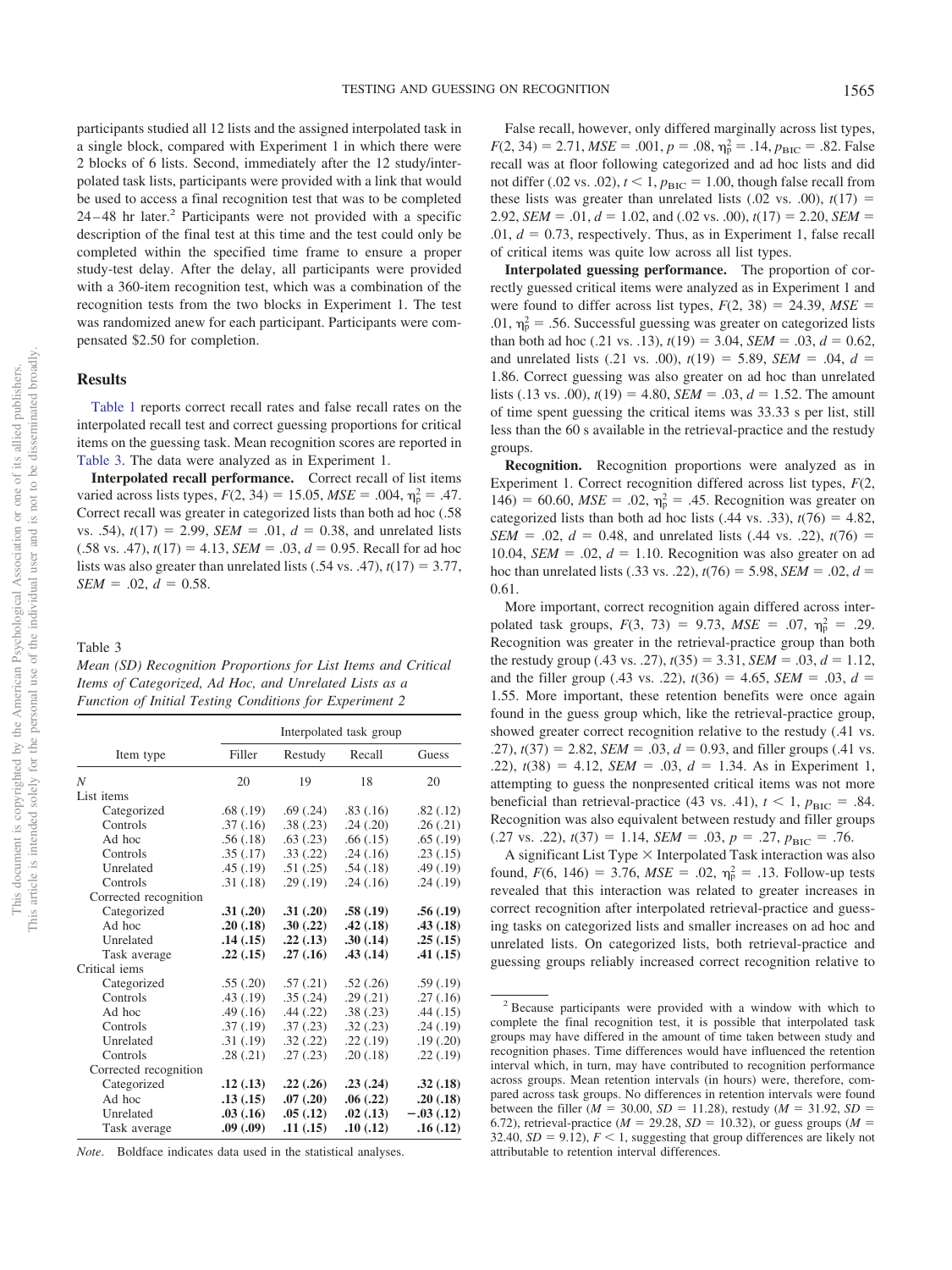filler and restudy groups, all  $ts > 4.04$ ,  $ds > 1.31$ ; however, on ad hoc and unrelated lists, retrieval-practice and guessing were only greater than the filler group,  $ts > 2.21$ ,  $ds > 0.72$ , but not more so than the restudy group,  $ts < 1.98$ ,  $ps > .06$ ,  $ds < 0.64$ . Therefore, compared with the restudy group, the benefits of retrieval-practice and guessing tasks appear to diminish when the semantic relations of the list items are reduced.

False recognition was similarly analyzed as in correct recognition and was found to differ across list types,  $F(2, 146) = 30.49$ ,  $MSE = .03$ ,  $\eta_p^2 = .30$ . False recognition was greater on categorized lists than both ad hoc (.22 vs. .12),  $t(76) = 3.88$ , *SEM* .03,  $d =$ 0.51, and unrelated lists (.22 vs. .02),  $t(76) = 7.40$ , *SEM* = .03,  $d = 1.13$ . False recognition was also greater on ad hoc than unrelated lists (.12 vs. .02),  $t(76) = 3.71$ , *SEM* = .03,  $d = 0.61$ . False recognition did not differ across interpolated task groups,  $F(3, 73) = 1.34, MSE = .04, p = .27, p_{BIC} = .99$ ; however, a List Type  $\times$  Interpolated Task interaction was found,  $F(6, 146) = 3.06$ ,  $MSE = .03$ ,  $\eta_p^2 = .11$ . Follow-up *t* tests revealed that on categorized lists, guessing increased false recognition relative to the filler group (.32 vs. .12),  $t(38) = 3.91$ ,  $SEM = .04$ ,  $d = 1.27$ , but not more so than the restudy group (.32 vs. .22),  $t(37) = 1.32$ , *SEM* = .05,  $p = .20$ ,  $p_{\text{BIC}} = .72$ , nor the retrieval-practice group (.32 vs. .23),  $t(36) = 1.21$ ,  $SEM = .05$ ,  $p = .24$ ,  $p_{BIC} = .74$ . For ad hoc lists, false recognition in the guess group was greater than the restudy (.20 vs. .07),  $t(37) = 2.10$ ,  $SEM = .04$ ,  $d = 0.69$ , and retrieval-practice groups (.20 vs. .06),  $t(36) = 2.16$ , *SEM* = .05,  $d = 0.72$ , but only numerically greater than the filler group (.20 vs. .13),  $t(38) = 1.39$ , *SEM* = .04,  $p = .17$ ,  $p_{\text{BIC}} = .70$ . For unrelated lists, however, all interpolated tasks were equivalent,  $t_s < 1.97$ ,  $p_s$  > .07,  $p_{BIC}$ s > .48. Therefore, consistent with the ironic effect of guessing and Experiment 1, attempting to guess nonpresented critical items generally increased false recognition relative to other interpolated tasks, though this increase tended to be greater on ad hoc than categorized lists.

#### **Discussion**

Retrieval-practice and guess interpolated task performance was again sensitive to the semantic structure of the study list. Correct recall of list items and correct guessing of critical items was greatest for categorized lists and least for unrelated lists. Similar to Experiment 1, correct recognition on categorized lists was greater after retrieval-practice and guessing interpolated tasks than the restudy and filler tasks; however, on ad hoc and unrelated lists, retrieval-practice and guessing tasks were only greater than the filler group. Across all list types, retrieval-practice and guess groups again showed similar correct recognition rates, suggesting that the guess task is not more susceptible to forgetting than interpolated recall. The guessing benefit was similar to recall despite the guess group using about half the amount of time attempting to guess items that were not presented than the recall group who recalled items that were presented.

For critical items, interpolated false recall was again at floor, but greater on categorized and ad hoc lists than unrelated lists. On the final recognition test, critical item false recognition was greatest on categorized lists followed by ad hoc and unrelated lists. False recognition was also influenced by the type of interpolated task. Consistent with the ironic effect of guessing, false recognition of categorized and ad hoc critical items was greatest in the guess group. Therefore, the correct recognition benefit in the interpolated guessing group was again accompanied by a concomitant increase in critical item false recognition for categorized and ad hoc critical items on a delayed test. As in Experiment 1, although the guess group showed some success at identifying critical items during the guessing phase on categorized lists, this came at the cost of greater false recognition. Successful guessing of categorized critical items was again fairly low (21%), which may not have been sufficient to reduce later false recognition. When both correct and false recognition are considered, interpolated guessing again appears to produce both benefits and costs when compared with a restudy control group.

## **Experiment 3: Within-Subjects Interpolated Tasks**

The previous two experiments have shown that attempting to guess a set of nonpresented critical items after study of a word list enhances subsequent recognition of those list items akin to retrieval practice. When considered in the context of cue-target guessing experiments (e.g., [Grimaldi & Karpicke, 2012;](#page-12-11) [Hays et](#page-12-13) [al., 2013;](#page-12-13) [Huelser & Metcalfe, 2012;](#page-12-12) [Knight et al., 2012;](#page-12-14) [Kornell](#page-13-15) [et al., 2009;](#page-13-15) [Potts & Shanks, 2014;](#page-13-18) [Yan et al., 2014\)](#page-13-16), information used to generate a guess also appears to show a memory benefit over interpolated restudy and filler tasks. Although our experiments have shown that guessing benefits occur both when final recognition testing is completed immediately and after a delay, the mechanism(s) underlying the guessing benefit is less well understood. One possibility, as mentioned above, is that guessing enhances retention by operating as an implicit retrieval process where participants mentally retrieve study items to generate critical items. Such retrieval processes have also been proposed as a major mechanism underlying testing effect benefits (see [Kornell,](#page-13-28) [Bjork, & Garcia, 2011,](#page-13-28) for a bifurcation account of retrieval practice). The only difference is that in the guessing condition, individuals are implicitly retrieving items after list presentation in search of how they may be related to a critical nonpresented item. Another possibility, however, is that guessing operates during the list presentation to shape how participants process the word list as the items are presented. In Experiments 1 and 2 (and [Huff et al.,](#page-12-15) [2012\)](#page-12-15), the guess group is presented with guessing instructions *before* the presentation of the first list (indeed, the filler, restudy, and retrieval-practice groups all knew what test to expect before the list presentations). Because participants were informed of the upcoming task requirements, they may relate items during study to generate critical items, rather than by implicitly retrieving the items after the list is presented. In other words, guessing benefits may not be driven by the interpolated guess task per se, but instead by preparatory encoding processes used to generate a set of plausible critical items.

Previous research has shown that the expectation of an upcoming memory test can affect how a memory representation is formed at study. For example, [Neely and Balota \(1981;](#page-13-29) see too [Balota &](#page-12-26) [Neely, 1980\)](#page-12-26) have shown that expectations of an upcoming free recall test lead to an increase in processing of study items (i.e., node tagging; [Anderson & Bower, 1972\)](#page-12-27) relative to expectations of an upcoming recognition test. This pattern is noteworthy because the expectation of a recall test does not provide an explicit encoding strategy for participants to utilize, though participants still modify their encoding in preparation for the upcoming test.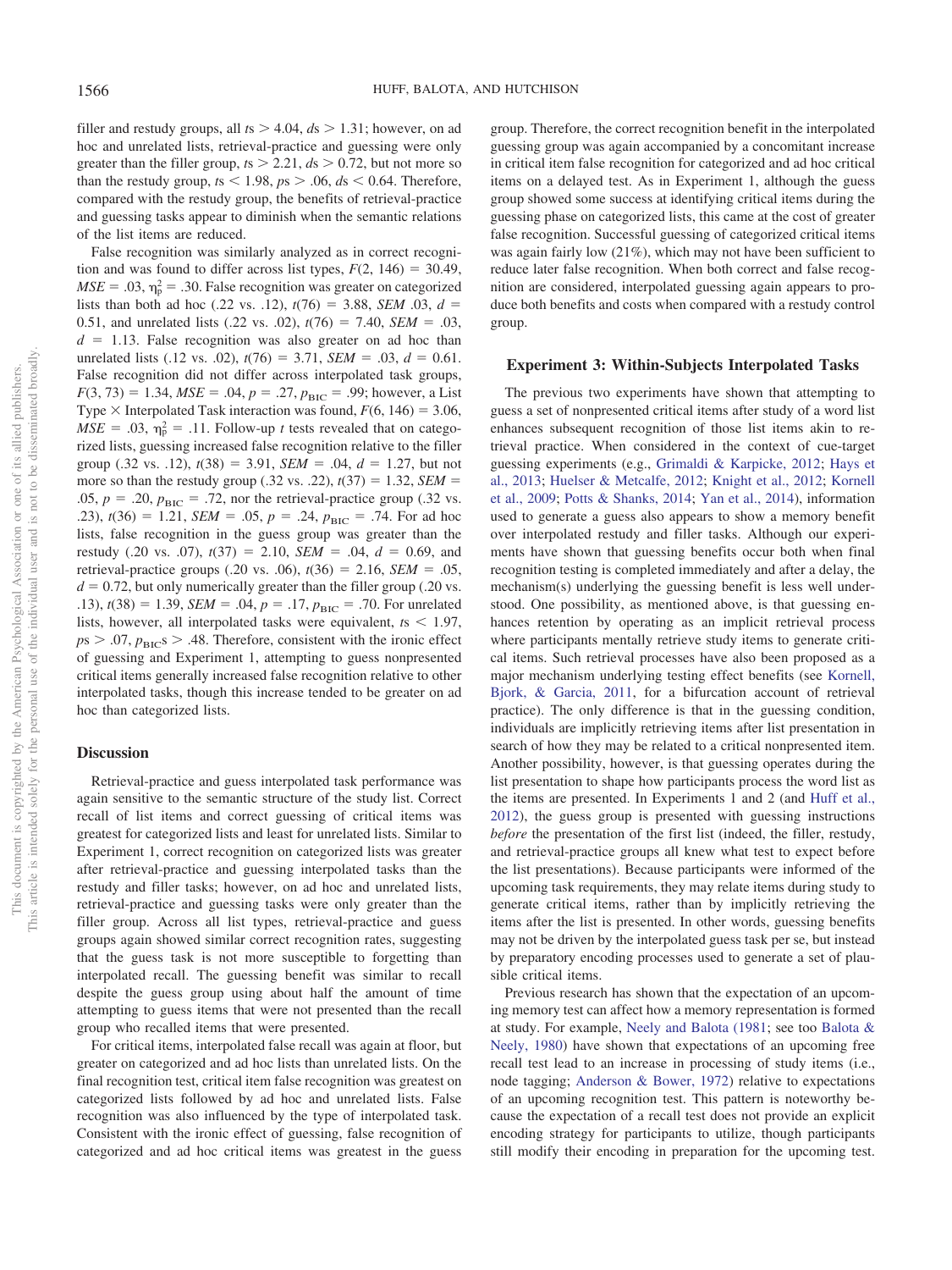Given these test-expectancy processes, it is not unreasonable to suspect that participants in the interpolated-guess group are also tuning their encoding strategy to identify the critical items. This is especially likely because the guess group is explicitly instructed that the list items are related to each other along some dimension, and they were to guess five missing words.

Additional evidence for relational encoding in the guessing group can be found in critical item false recognition. In both previous experiments, false recognition was generally greatest in the guess group relative to the other interpolated tasks—a pattern that parallels relational encoding tasks in the DRM paradigm. Specifically, tasks that direct encoding toward relations shared among list items typically increase the false memory illusion relative to tasks that direct encoding to the unique features of each list item (item-specific encoding; [Huff & Bodner, 2013;](#page-12-28) [McCabe,](#page-13-30) [Presmanes, Robertson, & Smith, 2004\)](#page-13-30). Thus, as participants relate the list items to identify critical items at study, this processing may enhance correct recognition, but also produce a cost by increasing false recognition.

The purpose of Experiment 3 is therefore to evaluate whether the guessing benefit shown in the previous two experiments is because of processes in operation during encoding or during the interpolated task. A simple method to reduce preparatory encoding processes, or at the very least make them more similar across lists, is to manipulate encoding instructions randomly within subjects such that participants are unaware of the exact task that will be completed during study. If participants are unsure of the type of interpolated task they will complete after study, they will be unable to recruit specific encoding processes in preparation for the upcoming task. Therefore, if guess participants are using more relational processing during encoding to generate critical items, they will be unlikely to do so under random instruction conditions that should result in similar processing across lists. Further, by presenting tasks randomly after study, we can also evaluate how preparatory encoding may be contributing to retrieval-practice benefits in the recall group.

In Experiment 3, all participants were presented with restudy, recall, and guess instructions before presentation of the study lists, so they understood the demands of each task before study. Participants were further instructed that, after each list, one of the three tasks will be completed randomly, but the specific task would not be revealed until after each list was studied. Interpolated tasks were therefore completed randomly after each list. A final recognition test was completed after all lists were studied. If the guessing benefit in the previous experiments is because of preparatory encoding processes, then final recognition on guess lists would be similar to that on the restudy lists. In contrast, if guessing still shows a benefit over restudy, then this benefit is likely because of covert retrieval processes during the guessing task. Similar predictions were made for the retrieval-practice group in which encoding based processes may contribute to the benefits of retrievalpractice. Because retrieval practice still occurs after list presentation in the recall test group, one should still find benefits of retrieval practice on recognition relative to the restudy group.

## **Method**

**Participants.** Thirty-three individuals were recruited using Amazon's Mechanical Turk in this within-subject's design. All

were proficient in English and resided in the United States with normal or corrected-to-normal vision. Mean reported age was 39.30 years  $(SD = 13.67, \text{ range} = 20 - 68)$  and mean reported formal education was  $15.63$  years  $(SD = 1.67, \text{ range} = 12{\text -}19)$ . One participant reported cheating on the final questionnaire and two participants recalled items during lists with guessing instructions and were not included leaving 30 participants for analysis.

**Materials and procedure.** All procedures and stimulus lists used in Experiment 3 were identical to those of Experiment 2 with the following exceptions. First, the filler task condition was eliminated given the similarities to the restudy condition in correct and false recognition in the previous experiments. Second, interpolated task instructions were manipulated within-subjects. Before studying the first list, all participants were provided with an instruction screen that displayed instructions for each of the restudy, recall, and guessing tasks. Specifically, participants were informed that after the presentation of each list, they would complete one of three tasks. For the *restudy task*, participants were told that they would restudy the words they just saw but in a different order. For the *recall task*, participants were told that they would complete a memory task on the words that were just presented by typing them into a dialogue box for 1 min. In the *guess task*, participants were told that five words were related to the list they just saw in some way but were not actually presented in the list itself and would attempt to guess up to five of these nonpresented words (and at least one), by typing them into a dialogue box. Task instructions for all three tasks were presented to all participants on the same screen. Critically, participants were also told that the task they will complete will occur randomly and they will be informed of the specific task only after the list was presented. Therefore, they would not be aware of the specific interpolated task they would later complete at the time of study. Instructions for each interpolated task were again presented after study of each list to cue participants to complete the appropriate interpolated task.

Three separate versions were created that counterbalanced the order of the interpolated tasks as well as the list type across participants. The total number of lists studied was reduced to nine lists so that each list type (categorized, ad hoc, and unrelated) was studied before completing one of the three interpolated tasks. The recognition test was again completed after a 24 – 48 hr delay as in Experiment 2, and contained 270 total items that were randomized anew for each participant. Participants were compensated \$2.50 for participation.

## **Results**

[Table 1](#page-4-0) displays correct recall rates and false recall rates on the interpolated recall test and correct guessing proportions for critical items on the guessing task. Mean recognition scores are reported in [Table 4.](#page-9-0) Data were analyzed as in Experiment 1.

**Interpolated recall performance.** Correct recall was again found to vary as a function of list type,  $F(2, 58) = 12.22$ ,  $MSE =$ .02,  $\eta_{\rm p}^2$  = .30; however, recall was only numerically greater on categorized than ad hoc lists (.43 vs. .42),  $t < 1$ ,  $p_{\text{BIC}} = .82$ , but significantly greater on categorized than unrelated lists (.43 vs. .29),  $t(29) = 3.86$ , *SEM* = .04,  $d = 0.78$ . Recall was also greater on ad hoc than unrelated lists  $(.41 \text{ vs. } .29)$ ,  $t(29) = 4.18$ , *SEM* =  $.03, d = 0.61.$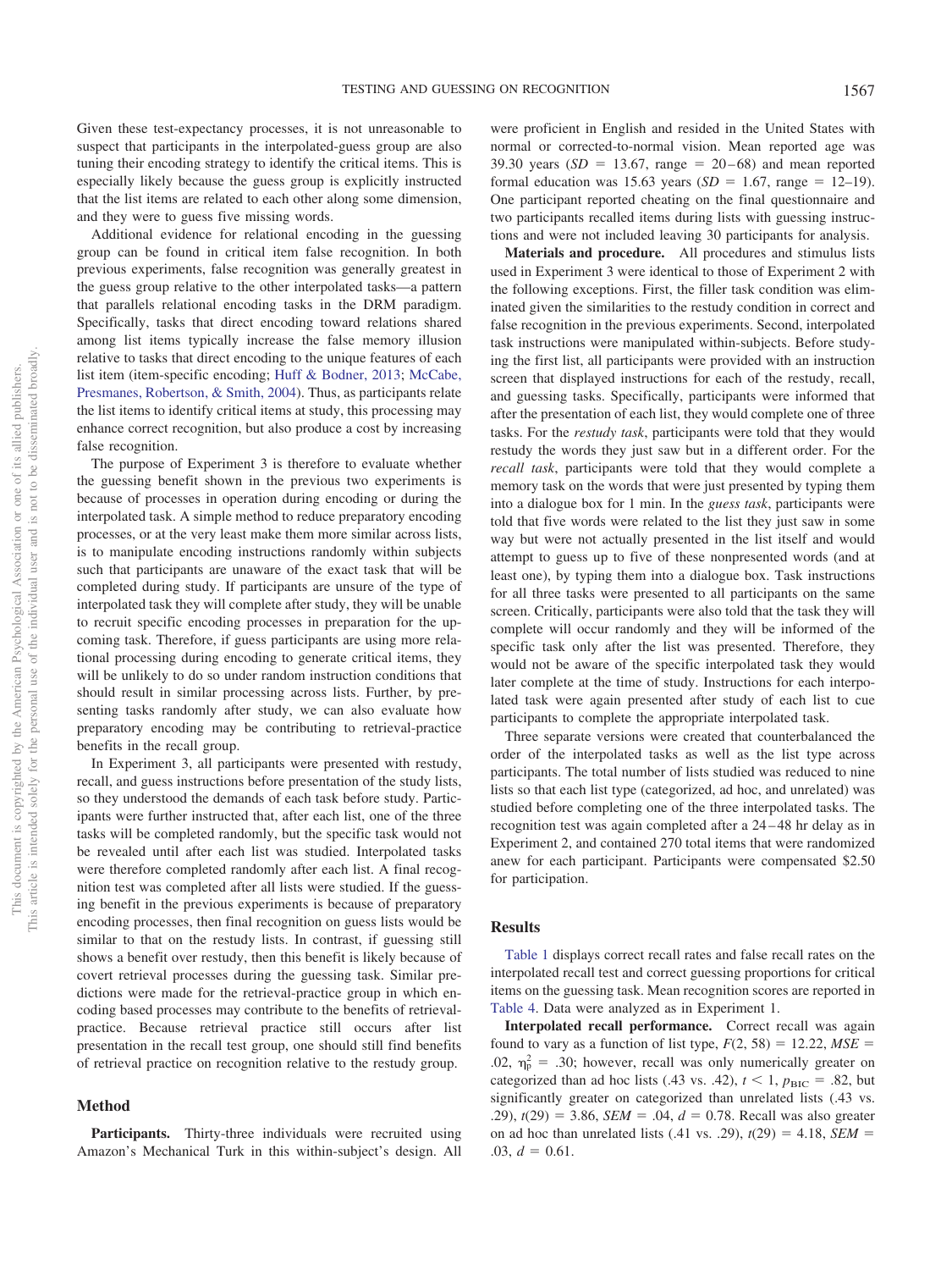<span id="page-9-0"></span>*Mean (SD) Recognition Proportions for List Items and Critical Items of Categorized, Ad Hoc, and Unrelated Lists as a Function of Interpolated Task Lists for Experiment 3*

|                       | Interpolated task |             |          |  |
|-----------------------|-------------------|-------------|----------|--|
| Item type             | Restudy           | Recall      | Guess    |  |
| List items            |                   |             |          |  |
| Categorized           | .82(.21)          | .80(.20)    | .83(.19) |  |
| Controls              |                   | .36(.21)    |          |  |
| Ad hoc                | .73(.19)          | .70(.20)    | .60(.26) |  |
| Controls              |                   | .29(.20)    |          |  |
| Unrelated             | .59(.22)          | .56(.22)    | .58(.19) |  |
| Controls              |                   | .27(.18)    |          |  |
| Corrected recognition |                   |             |          |  |
| Categorized           | .46(.28)          | .45(.25)    | .47(.25) |  |
| Ad hoc                | .44(.28)          | .41(.26)    | .31(.33) |  |
| Unrelated             | .32(.28)          | .29(.25)    | .31(.21) |  |
| Task average          | .41(.23)          | .38(.19)    | .37(.22) |  |
| Critical items        |                   |             |          |  |
| Categorized           | .47(.31)          | .64(.35)    | .42(.34) |  |
| Controls              |                   | .34(.27)    |          |  |
| Ad hoc                | .46(.30)          | .52(.26)    | .50(.35) |  |
| Controls              |                   | .33(.24)    |          |  |
| Unrelated             | .40(.27)          | .29(.27)    | .37(.31) |  |
| Controls              |                   | .30(.20)    |          |  |
| Corrected recognition |                   |             |          |  |
| Categorized           | .13(.32)          | .30(.36)    | .08(.32) |  |
| Ad hoc                | .13(.30)          | .19(.24)    | .17(.33) |  |
| Unrelated             | .10(.22)          | $-.01(.19)$ | .07(.22) |  |
| Task average          | .11(.16)          | .16(.17)    | .11(.16) |  |

*Note.*  $N = 30$ . Boldface indicates data used in the statistical analyses.

False recall was also found to differ across list types,  $F(2, 58) =$ 5.42,  $MSE = .004$ ,  $\eta_p^2 = .16$ , with false recall greater on categorized lists than ad hoc (.05 vs. .01),  $t(29) = 2.26$ , *SEM* = .02,  $d =$ 0.44, and unrelated lists  $(.05 \text{ vs. } .00)$ ,  $t(29) = 2.50$ , *SEM* = .02,  $d = 0.65$ . False recall did not differ on ad hoc and unrelated lists  $(0.01 \text{ vs. } 0.0), t(29) = 1.44, \text{ SEM} = 0.01, p = 0.16, p_{\text{BIC}} = 0.63, \text{ but}$ like Experiments 1 and 2, false recall was quite low across all list types.

**Interpolated guessing performance.** Correct guessing of nonpresented critical items was also found to differ across list types,  $F(2, 58) = 15.38$ ,  $MSE = .03$ ,  $\eta_p^2 = .35$ . Correct guessing was greater on categorized lists than both ad hoc (.23 vs. .05),  $t(29) = 3.53$ , *SEM* = .05,  $d = 0.85$ , and unrelated lists (.23 vs. .00),  $t(29) = 4.75$ ,  $SEM = .05$ ,  $d = 1.23$ . Correct guessing was only marginally greater on ad hoc than unrelated lists,  $t(29)$  = 1.76, *SEM* = .03,  $p = .09$ ,  $d = 0.45$ ,  $p_{\text{BIC}} = .54$ . Thus, successful guessing was once again moderated by the relatedness of the studied list. The average amount of time per list spent guessing the critical lures was 34.06 s.

**Recognition.** To determine whether randomly presented interpolated tasks affected final correct recognition, a 3 (List Type)  $\times$ 3 (Interpolated Task) within-subjects ANOVA was conducted. Correct recognition was found to vary across list types, *F*(2,  $116$ ) = 10.14,  $MSE = .03$ ,  $\eta_p^2 = .26$ . Correct recognition was only marginally greater on categorized than ad hoc lists (.46 vs. .39),  $t(29) = 1.90$ , *SEM* = .04,  $p = .07$ ,  $d = 0.30$ ,  $p_{BIC} = .62$ , but significantly greater on categorized than unrelated lists (.46 vs. .30),  $t(29) = 4.60$ ,  $SEM = .03$ ,  $d = 0.72$ . Correct recognition was

also greater on ad hoc than unrelated lists  $(.39 \text{ vs. } .30)$ ,  $t(29) =$ 2.66, *SEM* = .03,  $d = 0.35$ . Critically, both the main effect of Interpolated Task and the interaction failed to reach significance,  $F<sub>S</sub>$  < 1.55,  $p<sub>S</sub>$  > .19,  $p<sub>BIC</sub>$ s > .72, demonstrating that varying interpolated tasks randomly after the presentation of each list, thereby eliminating task-specific encoding operations including the guessing benefit and the retrieval-practice effect in correct recognition.

Turning to false recognition of critical items, an effect of List Type was once again found,  $F(2, 116) = 3.38$ ,  $MSE = .06$ ,  $\eta_p^2 =$ .10. False recognition was equivalent between categorized and ad hoc lists (.17 vs. .16),  $t < 1$ ,  $p_{\text{BIC}} = .85$ , but greater on categorized than unrelated lists (.17 vs. .05),  $t(29) = 2.07$ , *SEM* = .06,  $d =$ 0.56, and greater on ad hoc than unrelated lists (.16 vs. .05),  $t(29) = 3.15$ , *SEM* = .04,  $d = 0.67$ . The effect of Interpolated Task was not significant,  $F(2, 116) = 1.26$ ,  $MSE = .06$ ,  $p = .29$ ,  $p_{\text{BIC}} = .75$ ; however, a List Type  $\times$  Interpolated Task interaction was found,  $F(4, 116) = 3.82$ ,  $MSE = .06$ ,  $\eta_p^2 = .12$ . Follow-up tests revealed that this interaction was related to elevated false recognition after recall relative to other interpolated tasks but selectively on categorized lists. Specifically, categorized false recognition was greater after recall than restudy  $(.30 \text{ vs. } .13)$ ,  $t(29) =$ 2.49, *SEM* = .07,  $d = 0.50$ , and after recall than guessing (.30 vs. .08),  $t(29) = 3.60$ ,  $SEM = .06$ ,  $d = 0.64$ . False recognition was equivalent after restudy and guessing (.13 vs. .08),  $t < 1$ ,  $p_{\text{BIC}} =$ .80, showing an elimination of the ironic effect of guessing when the interpolated task occurred randomly after study. False recognition was marginally greater after restudy than recall on unrelated lists (.10 vs.  $-.01$ ),  $t(29) = 2.04$ , *SEM* = .05,  $p = .05$ ,  $d = 0.53$ ,  $p_{\text{BIC}}$  = .42, and all other comparisons were not significant, *ts* < 1.63,  $p_s > .12$ ,  $p_{BIC}$ s = .89.

## **Discussion**

The primary finding in Experiment 3 was the elimination of the guessing interpolated task benefit on correct recognition across all list types when tasks were completed randomly after study. We suggest that random task presentation eliminates task specific preparatory encoding processes, and hence the guessing benefits found in Experiments 1 and 2 (and [Huff et al., 2012\)](#page-12-15) were at least in part because of encoding processes.

Also noteworthy, retrieval-practice benefits over restudy were also eliminated under random instructions. Like guessing, this pattern suggests that retrieval-practice effects, at least those that occur when feedback is not provided, may in part be because of encoding processes rather than retrieval-based processes at test. This pattern is surprising, given the robust benefits shown by retrieval practice paradigms (cf. [Rawson & Dunlosky, 2011\)](#page-13-2); however, previous work has indeed shown that the magnitude of retrieval-practice benefits can be moderated based on whether a final memory test is expected or not. It is possible that the expectation of a retrieval task influences the processes engaged in during encoding, and so contributes to the benefits of testing. For instance, [Szpunar, McDermott, and Roediger \(2007\)](#page-13-31) showed that participants who expected a final cumulative test on a series of five study lists showed a larger retrieval-practice effect on final recall than participants who did not expect a final cumulative test. In addition, participants who are given intentional retrieval instructions to retrieve specific information are more likely to provide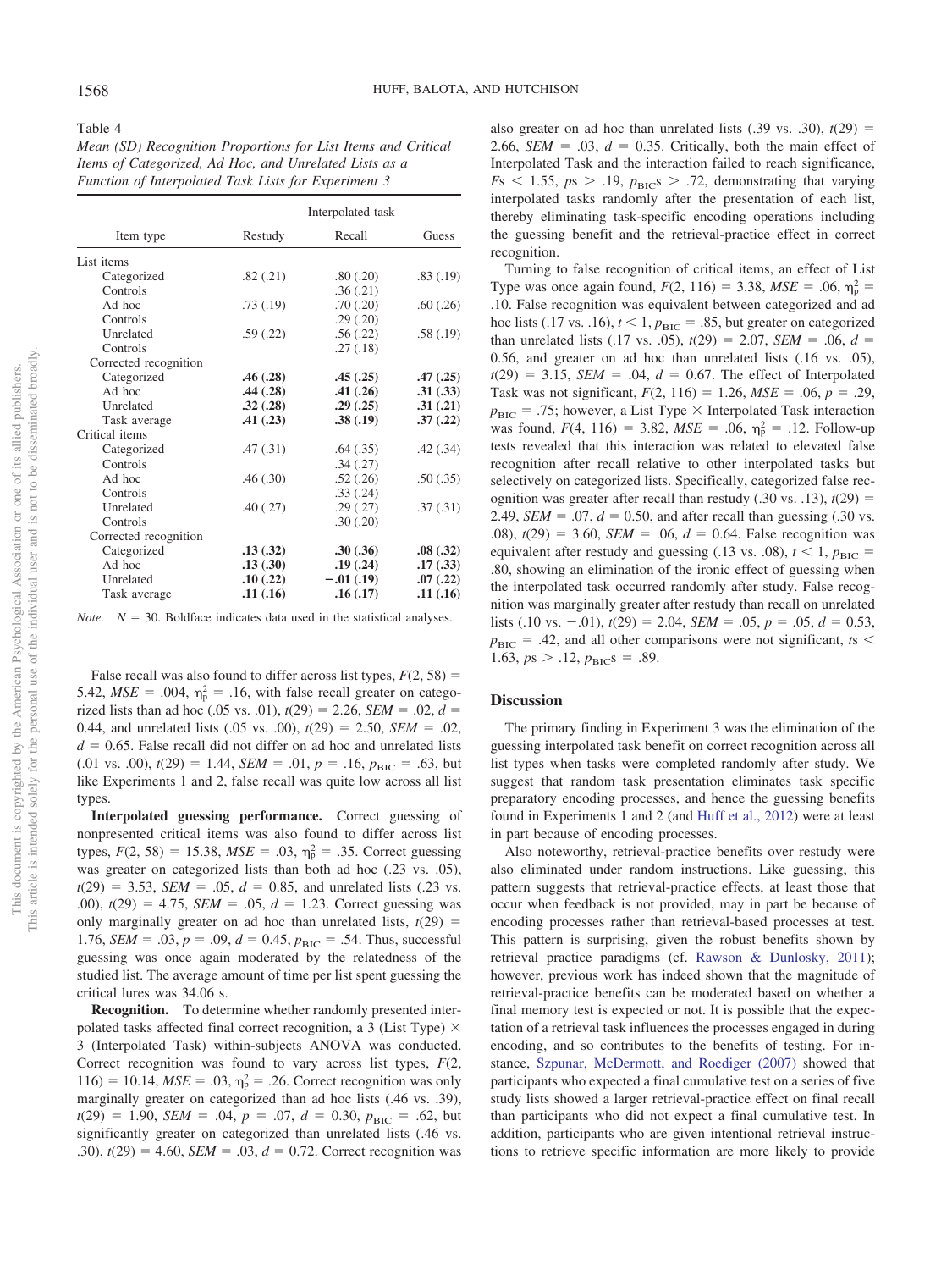recollection judgments on a final test than participants who are given incidental instructions [\(Pu & Tse, 2014\)](#page-13-32). Thus, the expectation of recall may lead participants to process information more deeply at study, which may contribute to the retrieval-practice benefits observed in Experiments 1 and 2.

For critical item false recognition, the ironic effect of guessing on categorized and ad hoc lists was similarly eliminated under random task conditions, providing additional support for the contribution of preparatory processes in the observed guessing effects observed in Experiments 1 and 2. In contrast, interpolated recall tasks did show increased false recognition for categorized lists, demonstrating that, even when test expectancy processes are minimized at study, retrieval practice via free recall can inflate false recognition.

## **General Discussion**

The purpose of the present experiments was to evaluate the effects of interpolated guessing, retrieval practice, restudy, and filler tasks on final correct recognition of list items and false recognition of nonpresented critical items on categorized, ad hoc, and unrelated list types. We replicated [Huff et al.'s \(2012\)](#page-12-15) findings that attempting to guess nonstudied items improves final correct recognition relative to a filler task and importantly, showed this benefit persists relative to a restudy control group—a critical comparison not included in this earlier work. This pattern of results shows a memory benefit for information that is used to generate a guess (cf. [Kornell et al., 2009\)](#page-13-15). Further, we showed that interpolated guessing can also result in a cost of greater critical item false recognition, consistent with the ironic effect of guessing [\(Huff et](#page-12-15) [al., 2012\)](#page-12-15). The benefits and costs of interpolated guessing were extended to when final recognition was completed both within the same experimental session as list study (Experiment 1) and when final recognition was delayed at least 24 hr (Experiment 2).

In Experiment 3, we sought to determine if interpolated guessing benefits were because of a task-expectancy process, given that participants in prior experiments were presented with instructions regarding the type of task they would receive before study and that participants completed the same interpolated task after each study list. Task type was manipulated within subjects in Experiment 3, with task instructions presented randomly after study to minimize expectancy effects. Unlike Experiments 1 and 2, both correct and false recognition in Experiment 3 for guess lists was similar to that of restudy lists, suggesting that previous guessing patterns were likely because of task-expectancy-based encoding processes.

An additional goal of our experiments was to evaluate whether interpolated guessing produced similar memory benefits to those of retrieval practice given previous work showing that guessing may produce even stronger memory benefits than recall. To this end, we compared a retrieval-practice group to the restudy and guess groups to gauge guessing benefits within the context of a retrieval-practice paradigm (cf. [Roediger & Karpicke, 2006\)](#page-13-3). If guessing operates to improve retention, it is important to determine whether correct recognition benefits are at least as potent as those after retrieval practice. Indeed, correct recognition after interpolated guessing was greater than restudy in Experiments 1 and 2 and equivalent to the retrieval-practice group. Further, to provide an additional control comparison group, we included a filler task group that was not re-exposed to the study items. Guessing and

retrieval practice were also greater than the filler group, thus with both types of controls, guessing produced a benefit on correct recognition.

Although the guessing task in Experiments 1 and 2 produced greater correct recognition over controls, it never exceeded the level of the retrieval-practice group. This outcome is curious given that [Huff et al.'s \(2012\)](#page-12-15) interpolated guess group outperformed interpolated retrieval practice in correct recognition. One possibility for this difference could be related to differences in the relations between items in the study lists. For instance, in Huff et al., study items shared either direct or indirect semantic associations to a nonpresented critical item. In contrast, list items used in the present experiments were either unrelated to critical items or were related to critical items though a shared superordinate category rather than a direct or indirect associative relationship. For example, the critical item "Blue Jay" does not share an associative relationship to "Oriole" according to free association norms [\(Nel](#page-13-33)[son, McEvoy, & Schreiber, 1999\)](#page-13-33), but instead the two items share a categorical relationship. It is possible that guessing produces a greater memory improvement when study information shares semantic associations rather than categorical relations. This possibility is particularly likely if participants are engaging in taskexpectancy processes such as relational processing, which is likely the default processing used when list items are related [\(Huff &](#page-12-19) [Bodner, 2014;](#page-12-19) [Hunt & Seta, 1984\)](#page-12-29).

Given a similar correct recognition benefit between the guessing and retrieval-practice groups in Experiments 1 and 2, we note that guessing of information that was not studied could be an effective and efficient method of improving subsequent recognition. Participants in the guess groups spent considerably less time guessing items that were not studied than participants who retrieved items that were studied. When considered with previous guessing experiments that provide corrective feedback (e.g., [Kornell et al., 2009;](#page-13-15) [Potts & Shanks, 2014\)](#page-13-18), guessing may be a powerful study method that can be applied in educational settings given that it improves memory for the information used to generate a guess, and improves memory for corrective feedback as in the previous literature. However, guessing can also produce a cost by increasing false alarms to related lures that may limit the utility of guessing instructions if the final test contains related lures.

Our study also provides evidence that the expectation of an upcoming task can shape how individuals process information in preparation for the upcoming task. This is particularly likely under guessing instructions, as participants are instructed to generate a set of critical items that are related to the study list. A marker of relational encoding is an increase in false recognition for related lures [\(Huff & Bodner, 2013\)](#page-12-28) and consistent with this pattern, guessing produced the highest false recognition rate in Experiments 1 and 2. In Experiment 3, task expectancy was minimized because of the random task presentation after study. As a result, guessing effects on both correct and false recognition were eliminated relative to restudy, providing additional evidence that guessing instructions operate to increase preparatory relational encoding.

Interestingly, the random presentation of task instructions after study similarly eliminated the retrieval-practice benefit over restudy on the final recognition test. This pattern suggests that retrieval-practice benefits on recognition performance, at least without feedback, may in part be because of the expectancy of an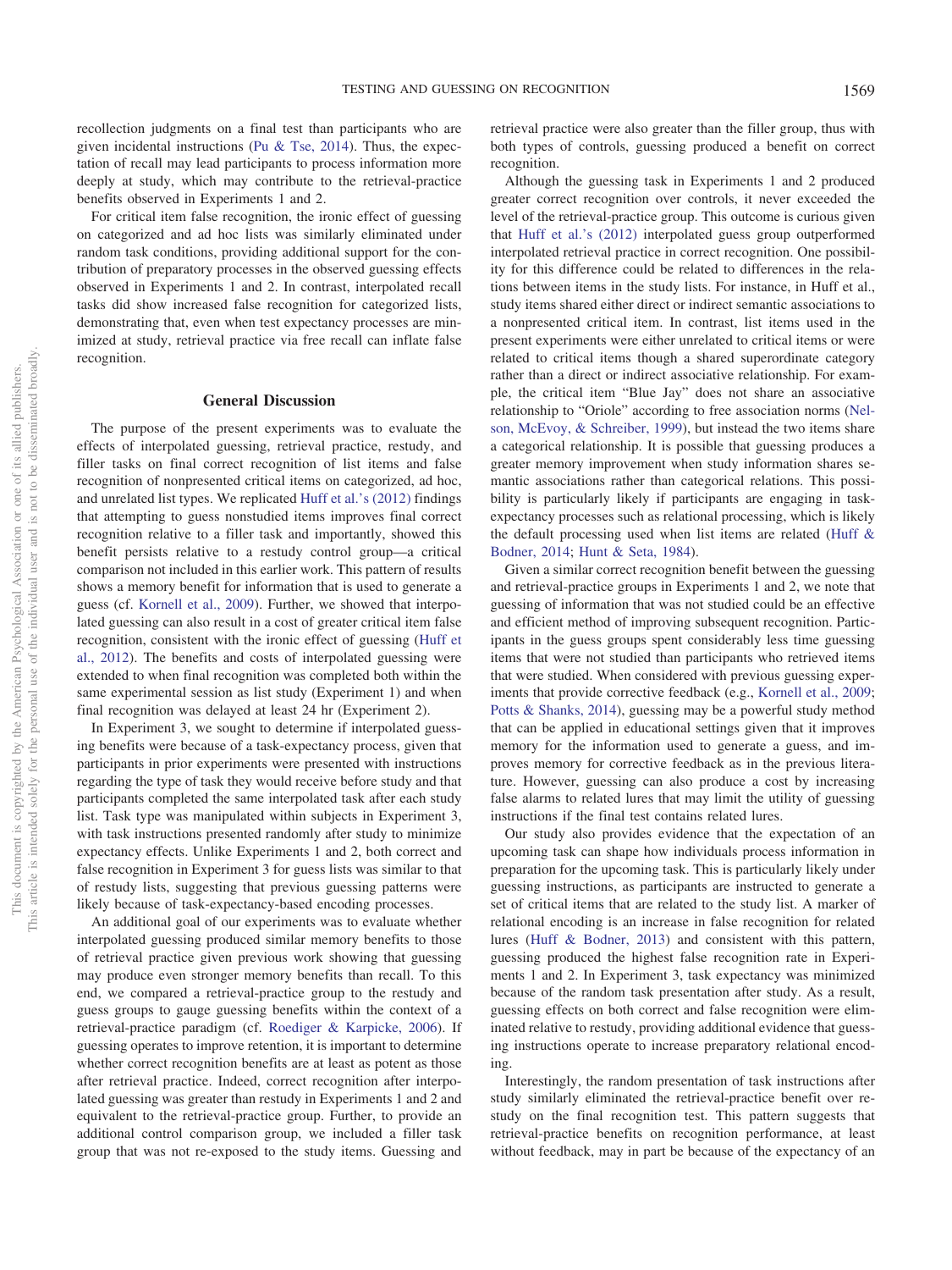upcoming recall test. As mentioned above, other studies have shown that retrieval-practice effects are either larger or accompanied by more detailed retrievals when participants have retrieval expectations at study (e.g., [Pu & Tse, 2014;](#page-13-32) [Szpunar et al., 2007\)](#page-13-31). Given the educational applications of retrieval practice, an important area for future research is to determine the extent to which retrieval-practice effects are driven by expectancy-based processes that may affect how materials are studied or if benefits are due purely to retrieval-based processes.

Accounts of retrieval practice postulate that testing operates to increase the number of available retrieval routes that can be used on subsequent tests [\(Bjork, 1975;](#page-12-30) [Roediger & Karpicke, 2006\)](#page-13-3) or through the generation of semantic mediators that act as retrieval cues [\(Carpenter, 2011;](#page-12-31) [Pyc & Rawson, 2010\)](#page-13-17), both of which do not address how expectancy effects may shape processing of the list during study. Our experiment suggests that the production of retrieval routes/cues may occur at least in part during study in anticipation of an upcoming test rather than during retrieval, provided a recall test is expected. That is, the retrieval practice group may anticipate an upcoming recall test that may facilitate encoding processes (see [Balota & Neely, 1980\)](#page-12-26) relative to the restudy group in which participants know they will be represented with the study information. In the case of restudy, it is possible that participants may "loaf" during the first study phase knowing that they will be presented with this information again, whereas participants who are aware of an upcoming test may process study information more deeply to maximize test performance. Given the utility of retrieval practice both in basic and applied research, it is, therefore, critical to understand the role of test expectancy in contributing to testing effects. For instance, it is important to determine whether it is necessary for students to encode educational materials in preparation for an upcoming test, only complete a memory test, or expect and complete a memory test to maximize retention. Of course, the primary focus of our experiments was on the effects of guessing on subsequent recognition. However, we note the possibility that contributions of test expectancy in retrieval-practice paradigms may be underestimated as participants are often aware that they will either restudy or be tested on a study set.

An additional possibility for the lack of a retrieval-practice benefit in Experiment 3 may be because of how well participants are able to successfully retrieve items on an initial test. As can be seen in [Table 1,](#page-4-0) correct recall in Experiment 3 was between .12 and .18 lower than correct recall in Experiment 2 where a robust retrieval-practice benefit was found. It is possible that correct recall in Experiment 3 was not sufficiently high to produce a retrieval-practice advantage over restudy. To address this possibility, we conducted a median-split analysis that divided participants into low and high recall groups based on correct recall during the interpolated task. Correct recall was .26 in the low recall group, whereas correct recall was .53 in the high recall group—a rate similar to Experiments 1 and 2. A reanalysis of the corrected recognition data with low and high recall groups as a betweensubjects factor showed no interaction with either interpolated task type or list type,  $Fs < 1$ , demonstrating no task differences regardless of whether initial correct recall performance was relatively low or relatively high. Thus, the lack of a retrieval-practice effect in Experiment 3 does not appear to be related to a relatively low correct recall rate on the interpolated task.

It is also important to emphasize that, although we argue that differential task-expectancy processes are minimized because of random instructions after study in Experiment 3, this pattern covaries with a change to a within-subjects design that precludes our study from separating expectancy versus design contributions. Thus, the equivalent task patterns reported could be because of similar task expectancies, the use of a within design, or some combination of the two. While determining the contributions of experimental design and expectancy because of the timing of instructions is important, it is worth noting that establishing sufficient task expectancies to alter encoding may be more complex than simply exposing participants to task instructions before study. For example, [Neely and Balota \(1981\)](#page-13-29) had participants complete six practice study-test cycles to show test expectancy processing effects on a critical list. Similarly, in Experiments 1 and 2, participants completed 6 and 12 consecutive study-task cycles, respectively, which may have been necessary to establish expectancy processing. Therefore, the amount of task practice may also be an important determinant of task-expectancy effects.

One method for examining the development of expectancy effects over study-task cycles—a suggestion provided by an anonymous reviewer—is to compare task effects in Experiment 1 where participants completed a recognition test separately on two blocks of six lists. If expectancy effects require exposure to several study-task cycles to develop, one would expect larger taskexpectancy effects for the second block of lists than the first. Consistent with this rationale, a reanalysis of corrected recognition of list items in Experiment 1 with recognition block entered as a factor revealed a significant Block by Interpolated Task interaction,  $F(3, 304) = 3.13$ ,  $MSE = 0.02$ ,  $p = 0.03$ , in which the size of the retrieval-practice benefit over restudy was indeed larger on Block 2 than Block 1 (.18 vs. .08), as was the size of the guessing benefit (.12 vs. .07). An analysis of corrected false recognition yielded a marginal Block by Interpolated Task interaction, *F*(3,  $304$ ) = 2.22,  $MSE = .03$ ,  $p = .09$ , which similarly showed larger recall and guessing effects on Block 2 than Block 1. The three-way interaction with List Type for both correct and false recognition was not significant,  $F < 1$ , showing similar patterns across list types. Therefore, interpolated task benefits and costs are found for both blocks when participants have task expectancies, but their effects do appear to increase in magnitude as study-task cycles repeat, which is consistent with our contention that expectancy effects do increase over repeated task exposure. It is still unclear, however, whether one or many task repetitions are necessary to produce task effects, but this analysis does suggest that greater repetitions may facilitate anticipatory task-based processing.

## **Conclusions**

The present study was designed to evaluate the extent to which attempting to guess a set of nonpresented critical items from a word list influences subsequent memory for the words presented on that list. The results of this study were noteworthy in that attempting to guess critical items did produce a correct recognition benefit relative to restudy of that list. However, when the interpolated task was not known until after the study list was presented—a procedure designed to reduce expectancy-based processes—the recognition benefit found after guessing was eliminated. Guessing benefits appear to operate by enhancing expectancy processes that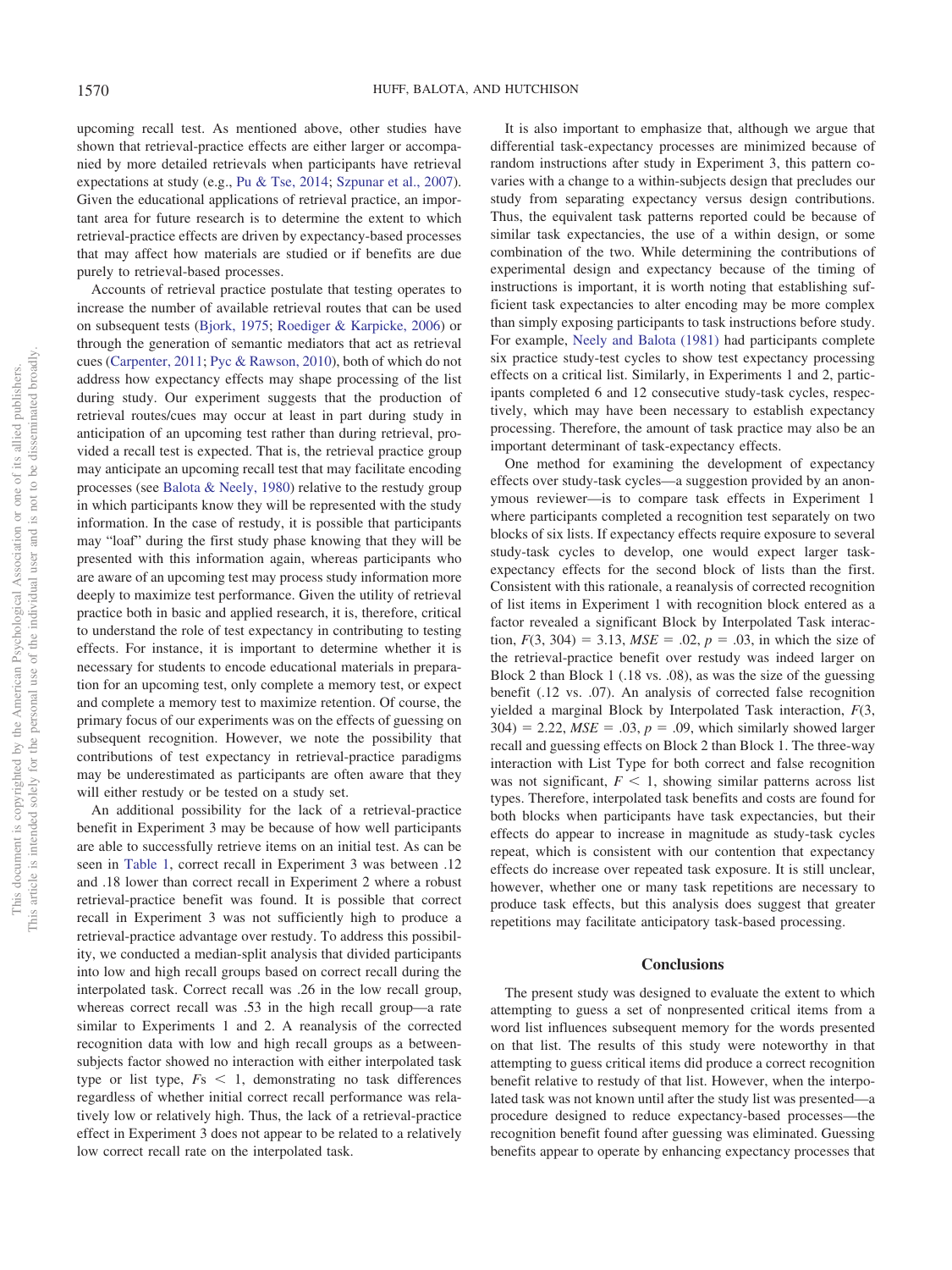shape how participants study the list. In addition, this study demonstrated that task expectancy may also contribute to retrievalpractice benefits as the recognition benefit found after the completion of a recall test was similarly eliminated when expectancy for recall were diminished. Therefore, the present experiments add to previous work showing that guessing and retrieval-practice can be powerful methods for improving memory performance, but that these benefits may in part be because of expectancy-based encoding processes, as opposed to retrieval-based processes after the list is presented. Future research should be mindful of whether taskinduced effects are attributable to task-based processes or expectancy driving participant's preparation for that task.

## **References**

- <span id="page-12-27"></span>Anderson, J. R., & Bower, G. H. (1972). Recognition and retrieval processes in free recall. *Psychological Review, 79,* 97–123. [http://dx.doi](http://dx.doi.org/10.1037/h0033773) [.org/10.1037/h0033773](http://dx.doi.org/10.1037/h0033773)
- <span id="page-12-10"></span>Baddeley, A., & Wilson, B. A. (1994). When implicit learning fails: Amnesia and the problem of error elimination. *Neuropsychologia, 32,* 53– 68. [http://dx.doi.org/10.1016/0028-3932\(94\)90068-X](http://dx.doi.org/10.1016/0028-3932%2894%2990068-X)
- <span id="page-12-26"></span>Balota, D. A., & Neely, J. H. (1980). Test-expectancy and word-frequency effects in recall and recognition. *Journal of Experimental Psychology: Human Learning and Memory, 6,* 576 –587. [http://dx.doi.org/10.1037/](http://dx.doi.org/10.1037/0278-7393.6.5.576) [0278-7393.6.5.576](http://dx.doi.org/10.1037/0278-7393.6.5.576)
- <span id="page-12-24"></span>Balota, D. A., Yap, M. J., Cortese, M. J., Hutchison, K. A., Kessler, B., Loftis, B.,... Treiman, R. (2007). The English lexicon project. *Behavior Research Methods, 39,* 445– 459. <http://dx.doi.org/10.3758/BF03193014>
- <span id="page-12-6"></span>Bartlett, S. F. C. (1932/1967). *Remembering: A study in experimental and social psychology*. Cambridge, United Kingdom: Cambridge University Press.
- <span id="page-12-23"></span>Battig, W. F., & Montague, W. E. (1969). Category norms of verbal items in 56 categories A replication and extension of the Connecticut category norms. *Journal of Experimental Psychology, 80,* 1– 46. [http://dx.doi.org/](http://dx.doi.org/10.1037/h0027577) [10.1037/h0027577](http://dx.doi.org/10.1037/h0027577)
- <span id="page-12-4"></span>Bengson, J. J., & Hutchison, K. A. (2007). Variability in response criteria affects estimates of conscious identification and unconscious semantic priming. *Consciousness and Cognition, 16,* 785–796. [http://dx.doi.org/](http://dx.doi.org/10.1016/j.concog.2006.12.002) [10.1016/j.concog.2006.12.002](http://dx.doi.org/10.1016/j.concog.2006.12.002)
- <span id="page-12-22"></span>Benjamin, A. S. (2001). On the dual effects of repetition on false recognition. *Journal of Experimental Psychology: Learning, Memory, and Cognition, 27,* 941–947. <http://dx.doi.org/10.1037/0278-7393.27.4.941>
- <span id="page-12-30"></span>Bjork, R. A. (1975). Retrieval as a memory modifier: An interpretation of negative recency and related phenomena. In R. L. Solso (Ed.), *Information processing and cognition: The Loyola Symposium* (pp. 123–144). Hillsdale, NJ: Erlbaum.
- <span id="page-12-31"></span>Carpenter, S. K. (2011). Semantic information activated during retrieval contributes to later retention: Support for the mediator effectiveness hypothesis of the testing effect. *Journal of Experimental Psychology: Learning, Memory, and Cognition, 37,* 1547–1552. [http://dx.doi.org/10](http://dx.doi.org/10.1037/a0024140) [.1037/a0024140](http://dx.doi.org/10.1037/a0024140)
- <span id="page-12-17"></span>Coane, J. H., Huff, M. J., & Hutchison, K. A. (in press). The ironic effect of guessing: Increased false memory for mediated lists in younger and older adults. *Aging, Neuropsychology, and Cognition*.
- <span id="page-12-25"></span>Coltheart, M. (1981). The MRC psycholinguistic database. *The Quarterly Journal of Experimental Psychology A: Human Experimental Psychology, 33,* 497–505. <http://dx.doi.org/10.1080/14640748108400805>
- <span id="page-12-1"></span>Craik, F. I. M. (2002). Levels of processing: Past, present, and future? *Memory, 10,* 305–318. <http://dx.doi.org/10.1080/09658210244000135>
- <span id="page-12-0"></span>Craik, F. I. M., & Lockhart, R. S. (1972). Levels of processing: A framework for memory research. *Journal of Verbal Learning and Verbal Behavior, 11,* 671– 684. [http://dx.doi.org/10.1016/S0022-5371](http://dx.doi.org/10.1016/S0022-5371%2872%2980001-X) [\(72\)80001-X](http://dx.doi.org/10.1016/S0022-5371%2872%2980001-X)
- <span id="page-12-18"></span>Deese, J. (1959). On the prediction of occurrence of particular verbal intrusions in immediate recall. *Journal of Experimental Psychology, 58,* 17–22. <http://dx.doi.org/10.1037/h0046671>
- <span id="page-12-21"></span>Gallo, D. A. (2004). Using recall to reduce false recognition: Diagnostic and disqualifying monitoring. *Journal of Experimental Psychology: Learning, Memory, and Cognition, 30,* 120 –128. [http://dx.doi.org/10](http://dx.doi.org/10.1037/0278-7393.30.1.120) [.1037/0278-7393.30.1.120](http://dx.doi.org/10.1037/0278-7393.30.1.120)
- <span id="page-12-11"></span>Grimaldi, P. J., & Karpicke, J. D. (2012). When and why do retrieval attempts enhance subsequent encoding? *Memory & Cognition, 40,* 505– 513. <http://dx.doi.org/10.3758/s13421-011-0174-0>
- <span id="page-12-13"></span>Hays, M. J., Kornell, N., & Bjork, R. A. (2013). When and why a failed test potentiates the effectiveness of subsequent study. *Journal of Experimental Psychology: Learning, Memory, and Cognition, 39,* 290 –296. [http://](http://dx.doi.org/10.1037/a0028468) [dx.doi.org/10.1037/a0028468](http://dx.doi.org/10.1037/a0028468)
- <span id="page-12-12"></span>Huelser, B. J., & Metcalfe, J. (2012). Making related errors facilitates learning, but learners do not know it. *Memory & Cognition, 40,* 514 – 527. <http://dx.doi.org/10.3758/s13421-011-0167-z>
- <span id="page-12-28"></span>Huff, M. J., & Bodner, G. E. (2013). When does memory monitoring succeed versus fail? Comparing item-specific and relational encoding in the DRM paradigm. *Journal of Experimental Psychology: Learning, Memory, and Cognition, 39,* 1246 –1256. [http://dx.doi.org/10.1037/](http://dx.doi.org/10.1037/a0031338) [a0031338](http://dx.doi.org/10.1037/a0031338)
- <span id="page-12-19"></span>Huff, M. J., & Bodner, G. E. (2014). All varieties of encoding variability are not created equal: Separating variable processing from variable tasks. *Journal of Memory and Language, 73,* 43–58. [http://dx.doi.org/10.1016/](http://dx.doi.org/10.1016/j.jml.2014.02.004) [j.jml.2014.02.004](http://dx.doi.org/10.1016/j.jml.2014.02.004)
- <span id="page-12-15"></span>Huff, M. J., Coane, J. H., Hutchison, K. A., Grasser, E. B., & Blais, J. E. (2012). Interpolated task effects on direct and mediated false recognition: Effects of initial recall, recognition, and the ironic effect of guessing. *Journal of Experimental Psychology: Learning, Memory, and Cognition, 38,* 1720 –1730. <http://dx.doi.org/10.1037/a0028476>
- <span id="page-12-7"></span>Huff, M. J., Davis, S. D., & Meade, M. L. (2013). The effects of initial testing on false recall and false recognition in the social contagion of memory paradigm. *Memory & Cognition, 41,* 820 – 831. [http://dx.doi](http://dx.doi.org/10.3758/s13421-013-0299-4) [.org/10.3758/s13421-013-0299-4](http://dx.doi.org/10.3758/s13421-013-0299-4)
- <span id="page-12-16"></span>Huff, M. J., & Hutchison, K. A. (2011). The effects of mediated word lists on false recall and recognition. *Memory & Cognition, 39,* 941–953. <http://dx.doi.org/10.3758/s13421-011-0077-0>
- <span id="page-12-2"></span>Huff, M. J., Meade, M. L., & Hutchison, K. A. (2011). Age-related differences in guessing on free and forced recall tests. *Memory, 19,* 317–330. <http://dx.doi.org/10.1080/09658211.2011.568494>
- <span id="page-12-20"></span>Hunt, R. R., & Einstein, G. O. (1981). Relational and item-specific information in memory. *Journal of Verbal Learning and Verbal Behavior, 20,* 497–514. [http://dx.doi.org/10.1016/S0022-5371\(81\)90138-9](http://dx.doi.org/10.1016/S0022-5371%2881%2990138-9)
- <span id="page-12-29"></span>Hunt, R. R., & Seta, C. E. (1984). Category size effects in recall: The roles of relational and individual item information. *Journal of Experimental Psychology: Learning, Memory, and Cognition, 10,* 454 – 464. [http://dx](http://dx.doi.org/10.1037/0278-7393.10.3.454) [.doi.org/10.1037/0278-7393.10.3.454](http://dx.doi.org/10.1037/0278-7393.10.3.454)
- <span id="page-12-8"></span>Kang, S. H. K., Pashler, H., Cepeda, N. J., Rohrer, D., Carpenter, S. K., & Mozer, M. C. (2011). Does incorrect guessing impair fact learning? *Journal of Educational Psychology, 103,* 48 –59. [http://dx.doi.org/10](http://dx.doi.org/10.1037/a0021977) [.1037/a0021977](http://dx.doi.org/10.1037/a0021977)
- <span id="page-12-5"></span>Kantner, J., & Lindsay, D. S. (2012). Response bias in recognition memory as a cognitive trait. *Memory & Cognition, 40,* 1163–1177. [http://dx.doi](http://dx.doi.org/10.3758/s13421-012-0226-0) [.org/10.3758/s13421-012-0226-0](http://dx.doi.org/10.3758/s13421-012-0226-0)
- <span id="page-12-9"></span>Kay, H. (1955). Learning and retaining verbal material. *British Journal of Psychology, 46,* 81–100. [http://dx.doi.org/10.1111/j.2044-8295.1955](http://dx.doi.org/10.1111/j.2044-8295.1955.tb00527.x) [.tb00527.x](http://dx.doi.org/10.1111/j.2044-8295.1955.tb00527.x)
- <span id="page-12-3"></span>Kelley, C. M., & Sahakyan, L. (2003). Memory, monitoring, and control in the attainment of memory accuracy. *Journal of Memory and Language, 48,* 704 –721. [http://dx.doi.org/10.1016/S0749-596X\(02\)00504-1](http://dx.doi.org/10.1016/S0749-596X%2802%2900504-1)
- <span id="page-12-14"></span>Knight, J. B., Ball, B. H., Brewer, G. A., DeWitt, M. R., & Marsh, R. L. (2012). Testing unsuccessfully: A specification of the underlying mech-